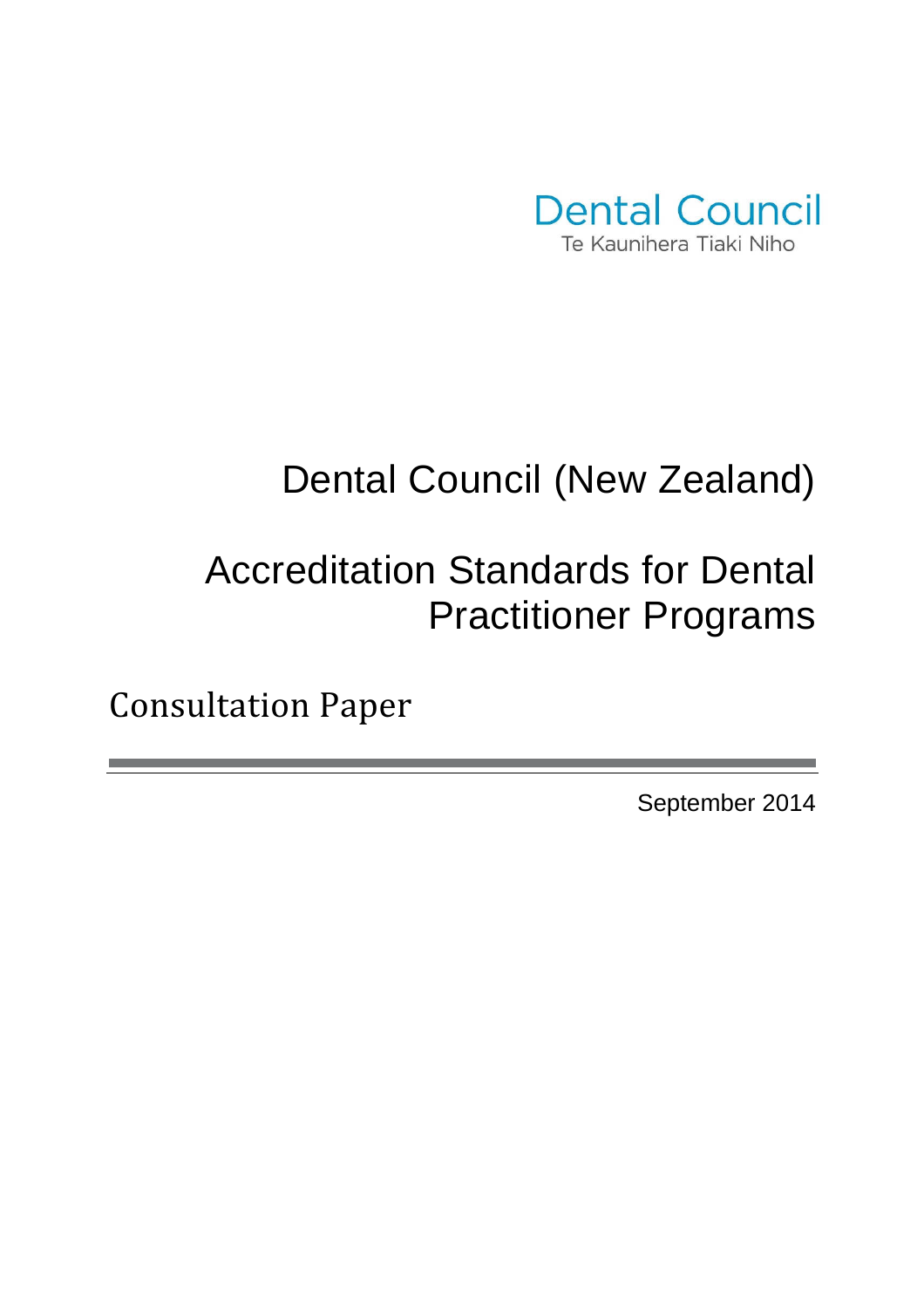## Australian Dental Council/Dental Council (New Zealand) program accreditation

The Dental Council (New Zealand) [DC(NZ)], pursuant to s118a of the Health Practitioners Competence Assurance Act 2003, prescribes qualifications for registration in dental scopes of practice, and accredits and monitors oral health practitioner programs (refer Appendix C for further details).

The Australian Dental Council (ADC) is the external accreditation authority for dental practitioner education and training programs in Australia. The ADC has been appointed to this function by the Dental Board of Australia (DBA), the regulator for dental practitioners in Australia, pursuant to the Health Practitioner Regulation National Law as in force in each state and territory (the National Law). The National Law requires that a dental practitioner program in Australia must be accredited by the ADC if its graduates are to be eligible for registration with the DBA (refer Appendix C for further details).

Dental practitioner programs<sup>1</sup> in both Australia and New Zealand are accredited using the joint ADC/DC(NZ) accreditation standards for dentists, dental specialists, dental hygienists and dental therapists, and dental prosthetists/clinical dental technicians<sup>2,3</sup>. The ADC/DC(NZ) accreditation standards support the defined knowledge, competencies and professional attributes required of graduates to register as a dental practitioner.

Whilst sharing accreditation standards and processes, the ADC and DC(NZ) have developed separate sets of competencies to be used in accrediting dental practitioner programs<sup>4</sup>. These competencies are used as a key reference point in the accreditation of dental practitioner programs.

http://dcnz.org.nz/resources-and-publications/education/accreditation/

 $\overline{\phantom{a}}$ 

<sup>&</sup>lt;sup>1</sup> The National Law in Australia refers to dental practitioners and the Health Practitioners Competence Assurance Act 2003 in New Zealand refers to oral health practitioners. For the purpose of the Accreditation Standards dental practitioners collectively refer to registered dental practitioners in Australia and registered oral health practitioners in New Zealand, with a similar meaning to dental practitioner programs.

<sup>&</sup>lt;sup>2</sup> Dental prosthetists registered in Australia only, Clinical dental technicians registered in New Zealand only.

<sup>&</sup>lt;sup>3</sup> Accreditation standards are available on www.adc.org.au/index.php?id=13 or

<sup>&</sup>lt;sup>4</sup> Australian competencies can be accessed on www.adc.org.au/index.php?id=14. New Zealand competencies can be accessed under the specific profession pages on www.dcnz.org.nz/i-practise-innew-zealand/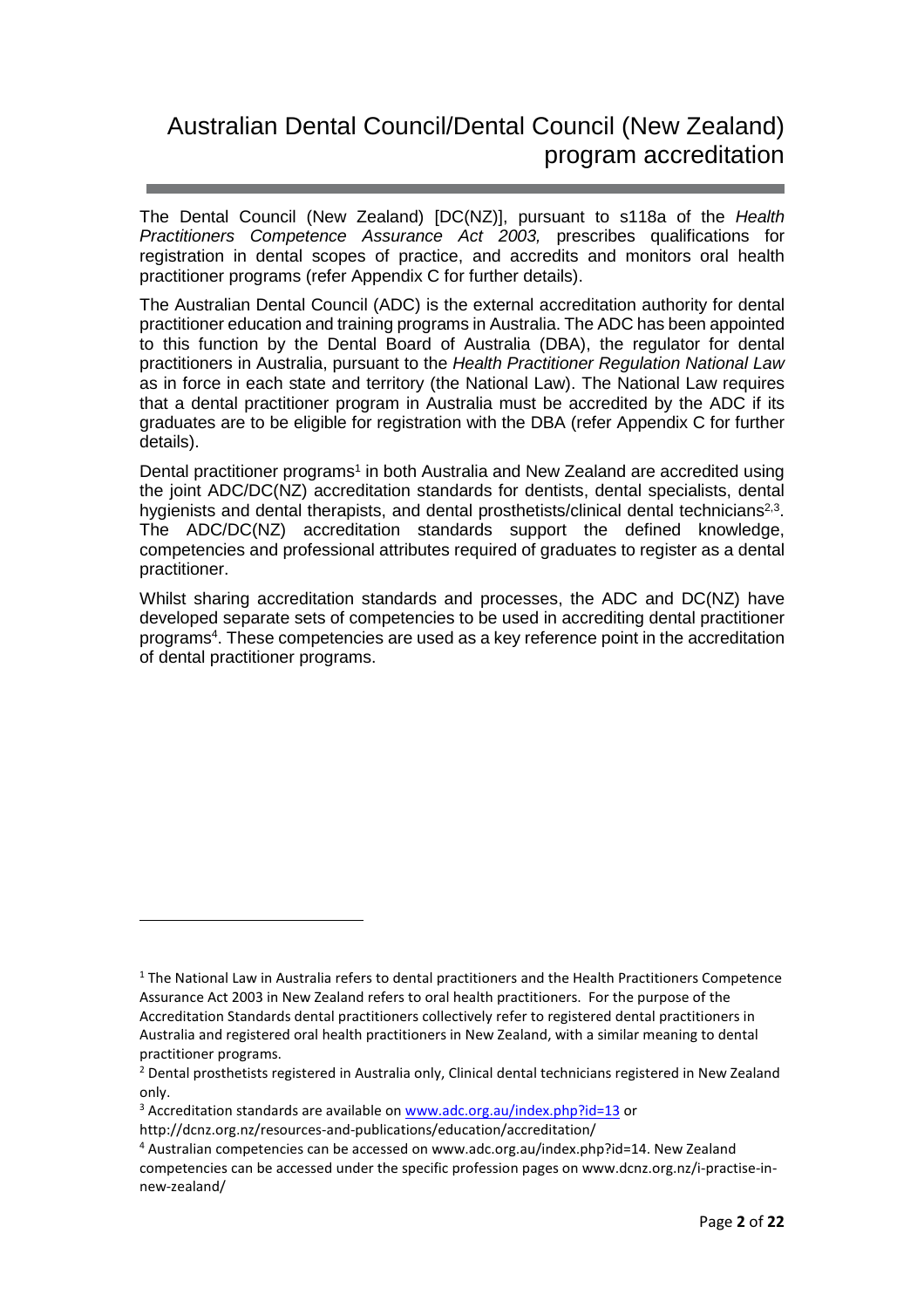The DC(NZ) and ADC are responsible in their respective jurisdictions for developing and reviewing accreditation standards. In Australia, the accreditation standards are approved by the DBA.

The current set of standards, with the exception of the clinical dental technicians standards, were originally guidelines and were essentially re-badged as accreditation standards in June 2010, following the implementation of the National Law. While they have proved to be fit for purpose over many years the changing nature of both the professional and the educative landscapes makes this review timely.

The DC(NZ) and ADC are required to review the accreditation standards regularly. It must ensure that all the relevant stakeholders have input into any review and development of accreditation standards through wide-ranging consultation. The standards must meet relevant New Zealand and Australian standards, be internationally benchmarked and must be based on the available research and evidence.

The requirement for the DC(NZ) and the ADC to maintain accreditation standards that are contemporary and relevant provides the rationale for reviewing the current accreditation standards.

## Initial review and consultation process

The review process is being overseen by a Steering Committee comprised as follows:

- Dr Michael Bain (Chair, DC(NZ))
- Dr John Boucher (President ADC) **Chair**
- Mr Michael Carpenter (ADC Director, Accreditation)
- Ms Lyn LeBlanc (ADC CEO)
- Professor Robert Love ( DC(NZ) appointed representative)
- Professor Mike Morgan (Chair, ADC Accreditation Committee)
- Dr Rolf Scharfbilling (Chair, Australian and New Zealand Podiatry Accreditation Council)
- Dr Michael Shobbrook (Chair, Council on Chiropractic Education Australia Inc)
- Ms Cathy Snelling (ADC Governing Board Director)
- Dr Nicholas Voudouris (CEO, Australian Psychology Accreditation Council)
- Ms Marie Warner (DC(NZ) CEO)

An initial ADC/DC(NZ) Review Discussion Paper, dated December 2013, containing a number of high level questions designed to shape thinking on the development of the new standards was circulated to over 70 stakeholders, and was complemented by an online stakeholder survey and five face-to-face consultation fora across Australia and New Zealand - attended by around 100 people.

Professor Maree O'Keefe was engaged to develop the Standards and in addition to the aforementioned work she undertook a review of relevant and recent literature on program accreditation standards and competence standards to identify suitable standards nationally and internationally for mapping and benchmarking.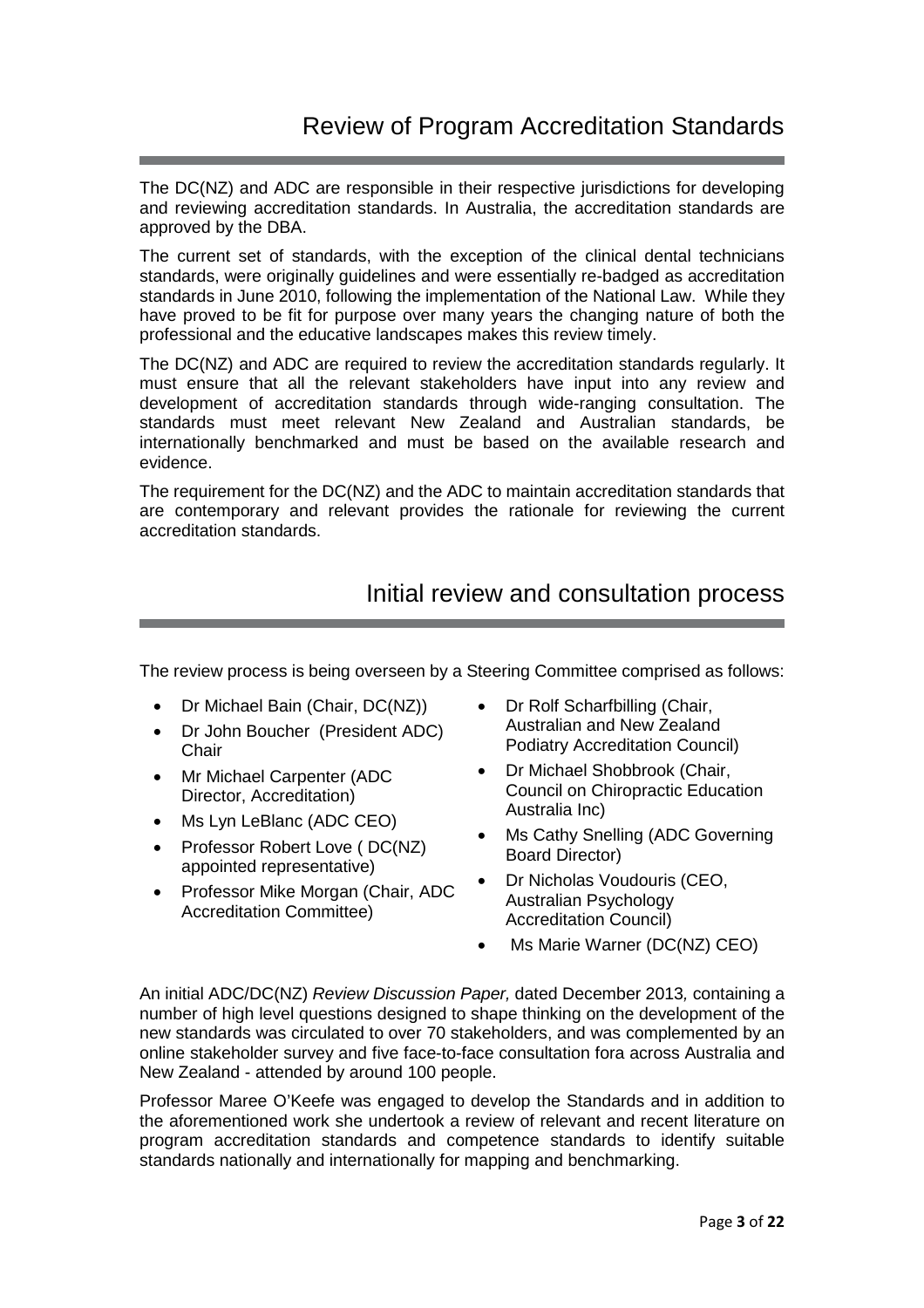This initial project stage lasted for approximately six months, with the outcome of the stakeholder engagement and research being consistent support for the following:

- a single set of standards that are outcomes focused and evidence based;
- a reduction in the number of accreditation standards;
- referencing the ADC/DC(NZ) professional attributes and competencies within accompanying guidelines for each discipline as key requirements;
- a rationalisation of processes and evidence requirements to maximise benefit and minimise the reporting burden on education providers, including considering information from other review processes (such as those associated with TEQSA or ASQA provider registration) as providing evidence towards meeting the accreditation standards;
- benchmarking and robust peer review to support standards and quality improvement;
- standards that relate to 'enabling' aspects of programs to be sufficiently flexible in their evidence requirements so as to take account of the differences between Schools in their teaching and learning approaches and their clinical experience arrangements, and of new and emerging educational trends;
- a specific and detailed set of contemporary professional attributes and competencies statements for each individual discipline. A considerable amount of feedback received related to specific content for such statements;
- use of the ADC/DC(NZ) professional attributes and competencies statements as more appropriate curriculum guides than the current list of suggested courses/topics set out in the Accreditation Guidelines and Explanatory Notes;
- greater attention to curriculum, assessment and documenting student achievement of intended learning outcomes;
- greater attention to the qualifications of teaching staff:
- broad applicability across all education settings not only universities.

These messages guided the development of the draft standards presented in the consultation paper. In particular, the Draft ADC/DC(NZ) Accreditation Standards contain the following:

- a single set of outcomes focused standards that have been developed to be applicable across the dental professions in scope and across a range of education providers;
- a reduction in the number of draft standards to five with accompanying specific criteria that relate to each draft standard;
- the ADC/DC(NZ) professional attributes and competencies are referenced as criteria to be met for individual professions;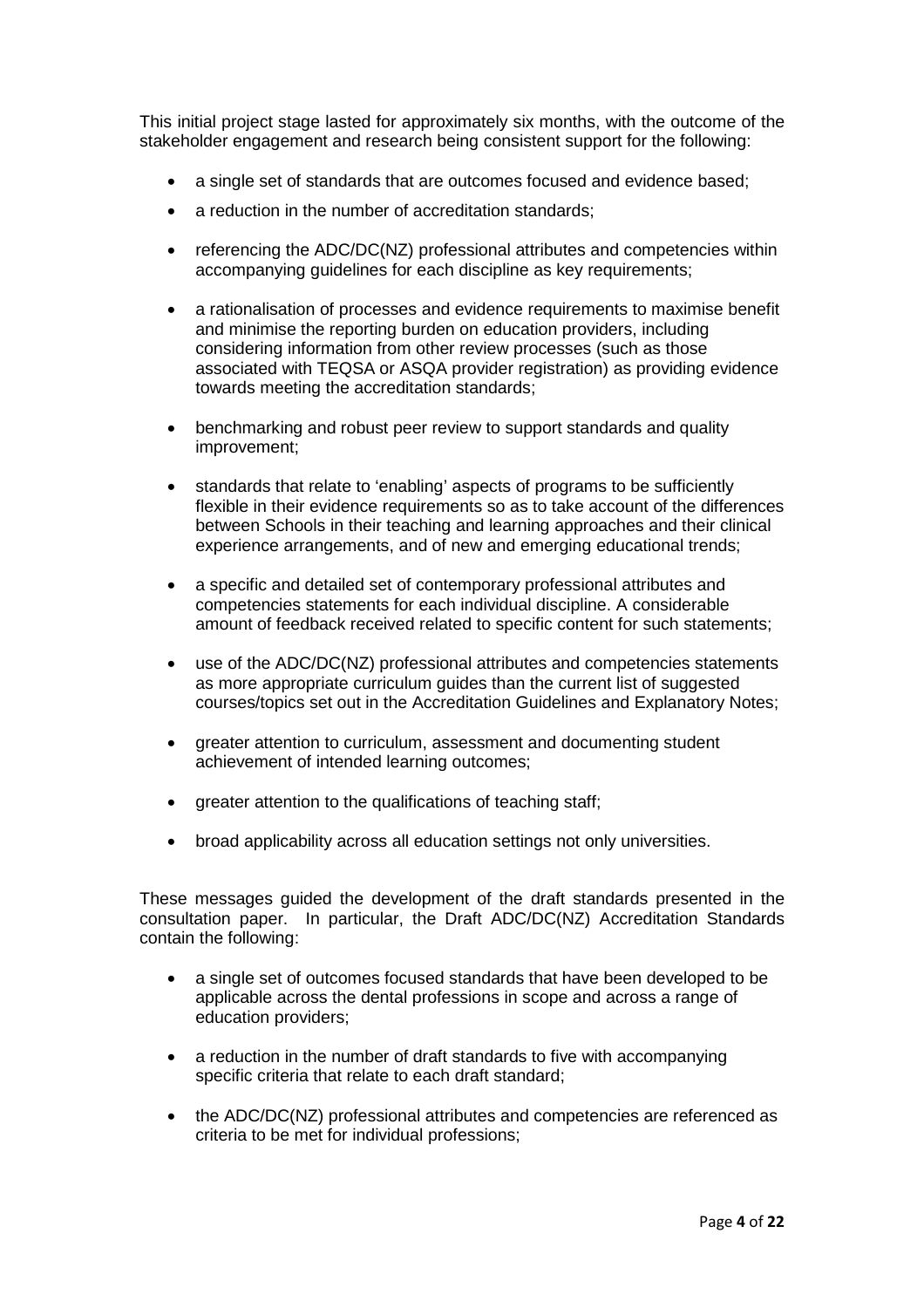- other key review processes are referenced permitting the use of evidence from other sources to satisfy accreditation criteria, if appropriate;
- peer review and quality improvement are listed as specific criteria;
- the focus of draft standard three on the overall design and delivery of the program of study, in addition to the achievement of student learning outcomes, provides the scope for flexibility in specific aspects of curriculum development and delivery while strengthening the specific outcomes on ensuring competence is achieved;
- criteria relating to qualifications and registration requirements are included in relation to clinical teaching staff, supervisors and assessors.

The draft domains were mapped at high level to the current ADC/DC(NZ) standards' headings - included as Appendix A – and the Australian VET Quality Framework proposed revised Standards for RTOs (June 2014) - included as Appendix B.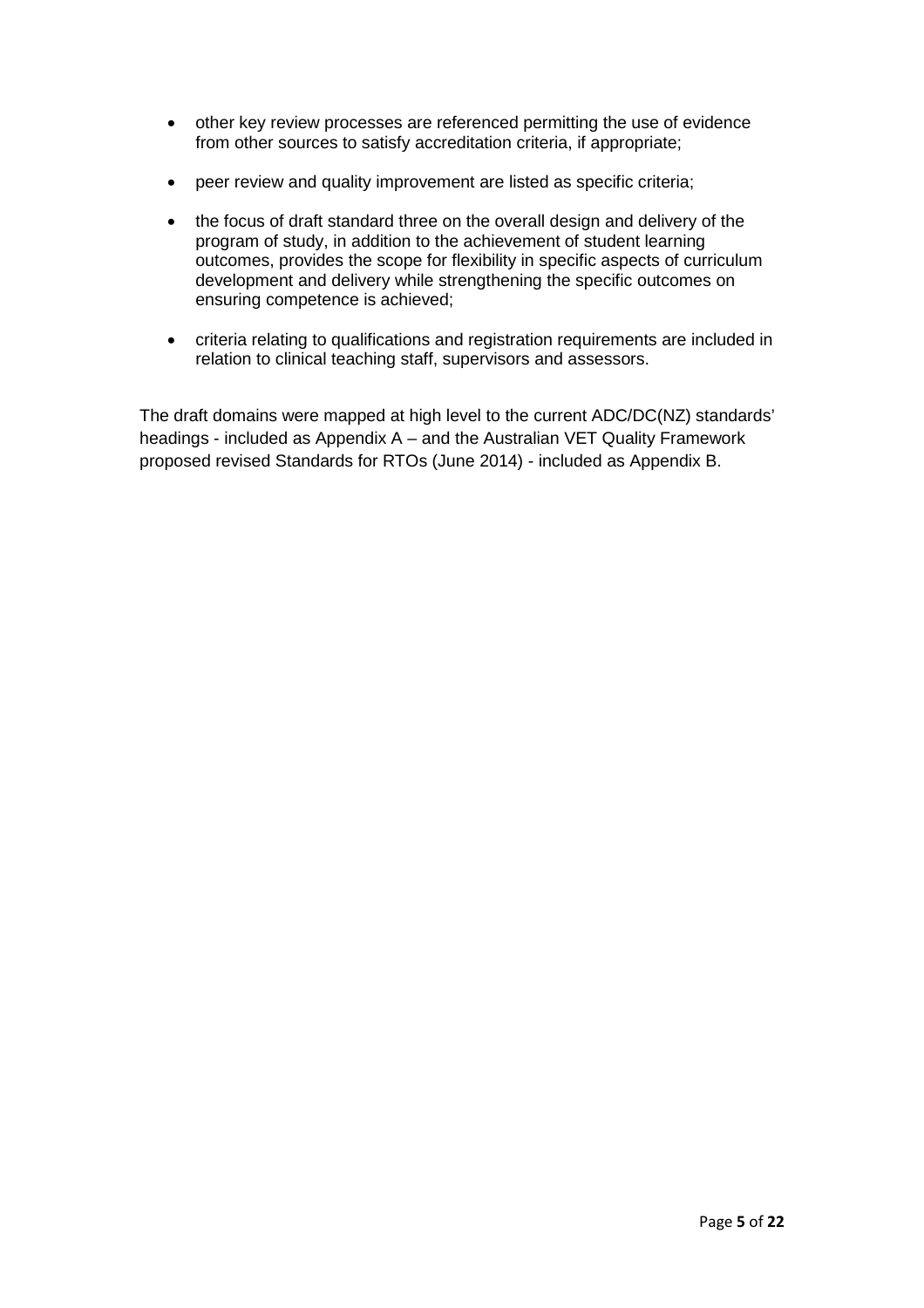The following section provides the Draft ADC/DC(NZ) Accreditation Standards developed as a result of the work described earlier in the document. The Draft Accreditation Standards are set out in the following hierarchical format:

- Five **Domains**  each of which has a headline **Standard statement** describing the threshold standard to be met by the provider.
- Associated with each Domain are **Criteria** that demonstrate the outcomes required for achievement of the domain standard. All criteria must be met to meet the relevant domain standard. These Criteria are articulated to be threshold and measurable. In some instances a particular criterion could be included in more than one domain. A best fit approach was taken in determining the final allocation.
- 'Examples of possible evidence' are provided, that could be produced to demonstrate that one or more Criteria have been met. The examples of evidence are not part of the standards, but are provided for the reader as an indication of the types of information or documents that could be used to show that the Standards and particular Criteria are being met.

The 'Examples of possible evidence' that are provided are not intended to be exhaustive or prescriptive. The Steering Committee, ADC and DC(NZ) are supportive of the approach of allowing program providers flexibility in demonstrating how they meet the standards. This could include the submission of material prepared for other purposes (e.g. a TEQSA, or ASQA/AQA audit, or an internal review).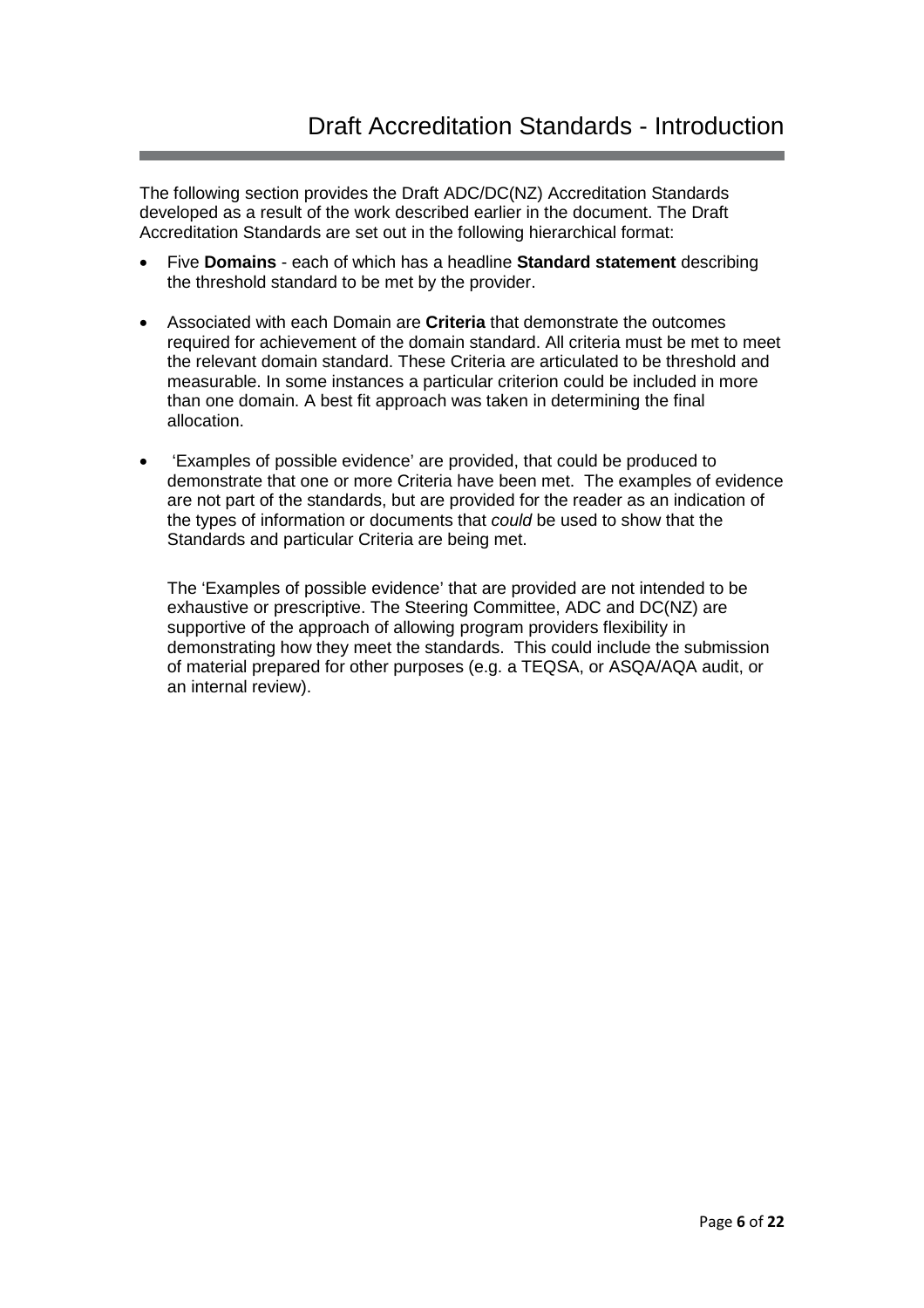## Draft Accreditation Standards

| Domain              | <b>Standard statement</b>                        | <b>Criteria</b>                                                                                                                                                                                                                                                                                                                                                                                                                                                                                                                                                                                                                                                                                                                                                                                                                                                                                                                                                                                                                                                                         | <b>Examples of possible evidence</b><br>(Not part of the Standards)                                                                                                                                                                                                                                                                                                                                                                                                                                                                                                                                                                                                                                                                                                                                                                                                                  |
|---------------------|--------------------------------------------------|-----------------------------------------------------------------------------------------------------------------------------------------------------------------------------------------------------------------------------------------------------------------------------------------------------------------------------------------------------------------------------------------------------------------------------------------------------------------------------------------------------------------------------------------------------------------------------------------------------------------------------------------------------------------------------------------------------------------------------------------------------------------------------------------------------------------------------------------------------------------------------------------------------------------------------------------------------------------------------------------------------------------------------------------------------------------------------------------|--------------------------------------------------------------------------------------------------------------------------------------------------------------------------------------------------------------------------------------------------------------------------------------------------------------------------------------------------------------------------------------------------------------------------------------------------------------------------------------------------------------------------------------------------------------------------------------------------------------------------------------------------------------------------------------------------------------------------------------------------------------------------------------------------------------------------------------------------------------------------------------|
| 1. Public<br>Safety | 1. Public safety is<br>ensured and<br>protected. | 1.1 Protection of the public and the care of<br>patients are prominent amongst the guiding<br>principles of the educational program, clinical<br>training and student learning outcomes.<br>1.2 Students achieve the relevant competencies<br>in the pre-clinical environment before providing<br>patient care as part of the program.<br>1.3 Students are always supervised by suitably<br>qualified and registered dental and/or health<br>practitioners supervise and assess students in<br>clinical training and on placements.<br>1.4 Health services and dental practices<br>providing clinical placements have robust quality<br>and safety policies and processes and meet all<br>relevant regulations and standards.<br>1.5 Where required, all students are registered<br>with the relevant regulatory authority/ies.<br>1.6 Students and staff are held to high levels of<br>ethical and professional behavior.<br>1.7 Equity and diversity principles and good<br>practice are observed and promoted.<br>1.8 A culture of professionalism is established<br>and maintained. | • Guiding principles are<br>articulated and referenced in<br>key documentation<br>• Assessment of preclinical<br>competence/capability for each<br>student in clinical training or<br>outplacement<br>• Mapping of preclinical and<br>clinical program to required<br>competencies<br>• Assessment matrix or blueprint<br>• List of supervisors' qualifications<br>and registration<br>• Policies and procedures on<br>student placement and<br>supervision<br>• Formal (and informal)<br>agreements between the<br>provider and supervisors,<br>placement clinics, practices,<br>services - including how safety<br>and quality assurance matters<br>are set out and handled<br>• Policies and procedures on<br>clinical and workplace safety<br>including infection control and<br>Workplace Health and Safety<br>• Systems that identify, report on<br>and remedy issues that may |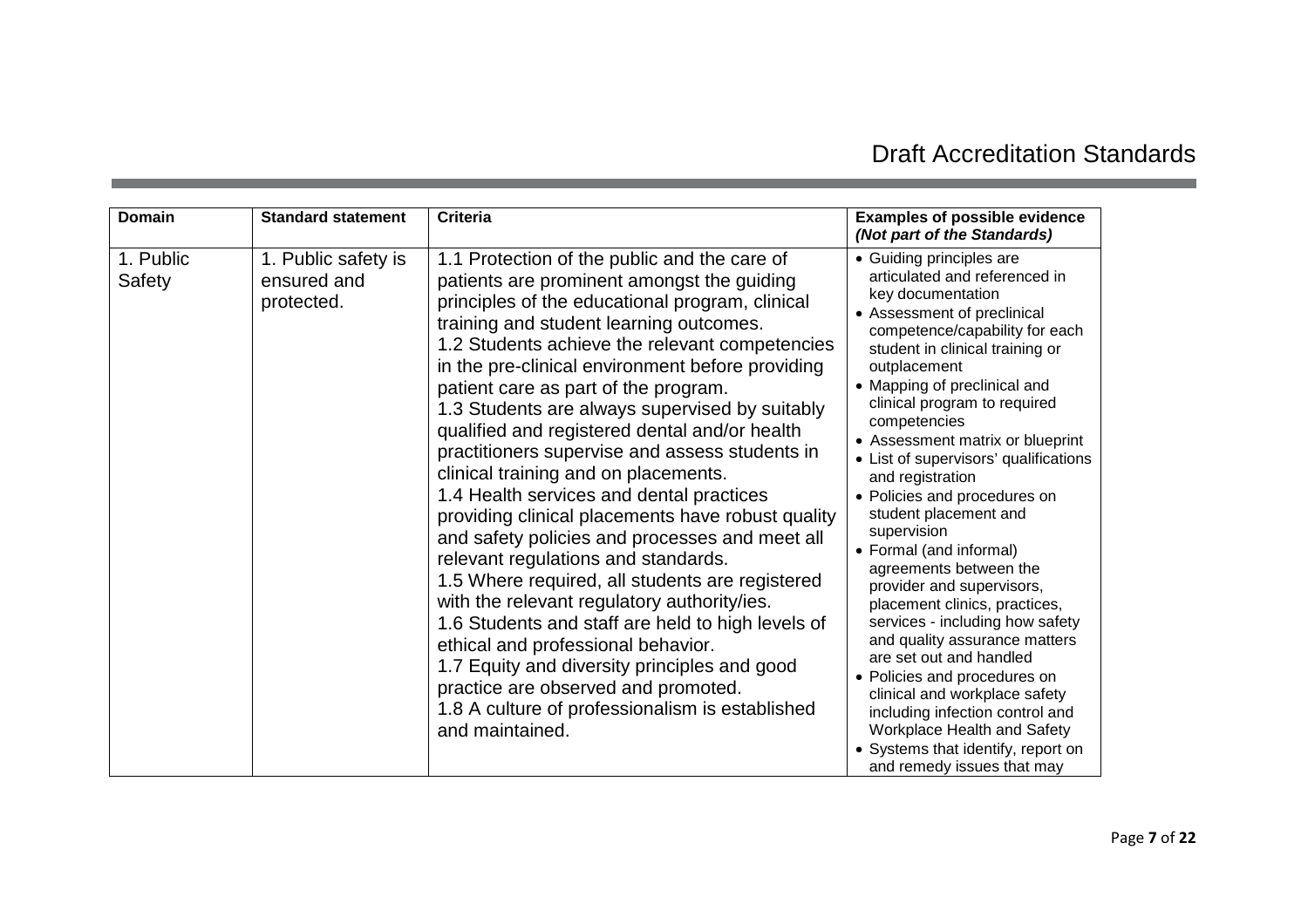| <b>Domain</b>                                         | <b>Standard statement</b>                                                         | <b>Criteria</b>                                                                                                                                                                                                                                                                                                                                                                                                                                                                                                                                                                                                                 | <b>Examples of possible evidence</b><br>(Not part of the Standards)                                                                                                                                                                                                                                                                                                                                                                          |
|-------------------------------------------------------|-----------------------------------------------------------------------------------|---------------------------------------------------------------------------------------------------------------------------------------------------------------------------------------------------------------------------------------------------------------------------------------------------------------------------------------------------------------------------------------------------------------------------------------------------------------------------------------------------------------------------------------------------------------------------------------------------------------------------------|----------------------------------------------------------------------------------------------------------------------------------------------------------------------------------------------------------------------------------------------------------------------------------------------------------------------------------------------------------------------------------------------------------------------------------------------|
|                                                       |                                                                                   |                                                                                                                                                                                                                                                                                                                                                                                                                                                                                                                                                                                                                                 | affect public safety and any<br>actions taken.<br>• Record of provider<br>communication with ADC/DBA<br>• Student registration<br>documentation<br>• Policies and procedures on<br>ethical and professional<br>behaviour                                                                                                                                                                                                                     |
| 2. Academic<br>Governance<br>and Quality<br>Assurance | 2. Academic<br>governance and<br>quality assurance<br>processes are<br>effective. | 2.1 The provider has robust academic<br>governance arrangements in place for the<br>program of study that includes systematic<br>monitoring, review and improvement.<br>2.2 Quality improvement processes use student<br>and other evaluations, internal and external<br>academic and professional peer review to<br>improve the program.<br>2.3 There is relevant external input to the design<br>and management of the program, including from<br>representatives of the dental profession.<br>2.4 Mechanisms exist for responding within the<br>curriculum to contemporary developments in<br>health professional education. | • Registration as a provider with<br>appropriate authority e.g.<br>TEQSA, ASQA, CUAP, NZQA<br>• Relevant academic polices and<br>procedures<br>• Documentation on academic<br>governance, program quality<br>assurance, review and<br>improvement<br>• Records, minutes of relevant<br>review meetings and<br>consultations and the decisions<br>made and implemented<br>• Relevant key stakeholder<br>consultation/engagement<br>activities |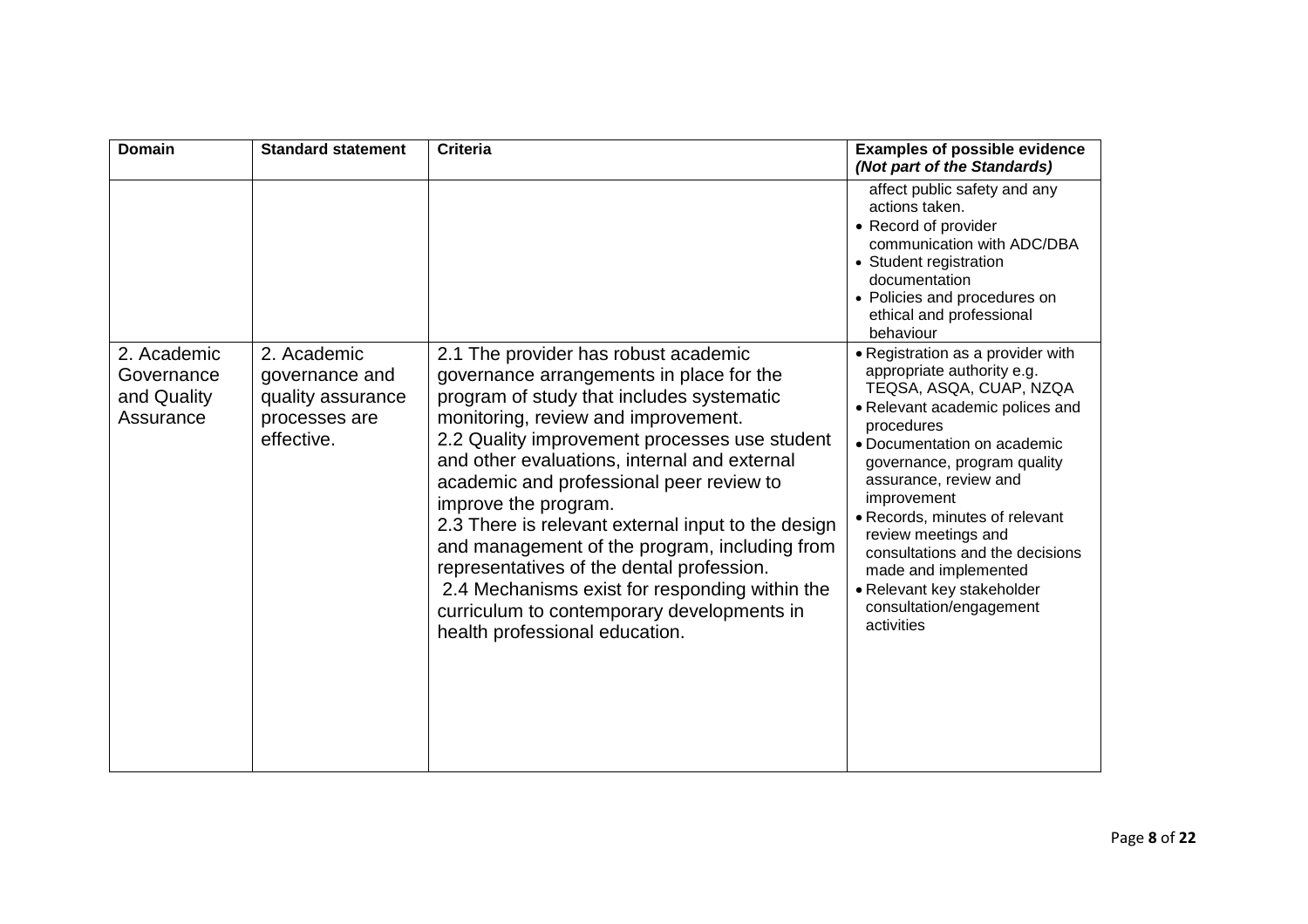| <b>Domain</b>          | <b>Standard statement</b>                                                                                                                            | <b>Criteria</b>                                                                                                                                                                                                                                                                                                                                                                                                                                                                                                                                                                                                                                                                                                                                                                                                                                                                                                                                                                                                                                                                                                                                                                                                                                     | <b>Examples of possible evidence</b>                                                                                                                                                                                                                                                                                                                                                                                                                                                                                                                                                                                                                                                                                                                                                                                                                                                                    |
|------------------------|------------------------------------------------------------------------------------------------------------------------------------------------------|-----------------------------------------------------------------------------------------------------------------------------------------------------------------------------------------------------------------------------------------------------------------------------------------------------------------------------------------------------------------------------------------------------------------------------------------------------------------------------------------------------------------------------------------------------------------------------------------------------------------------------------------------------------------------------------------------------------------------------------------------------------------------------------------------------------------------------------------------------------------------------------------------------------------------------------------------------------------------------------------------------------------------------------------------------------------------------------------------------------------------------------------------------------------------------------------------------------------------------------------------------|---------------------------------------------------------------------------------------------------------------------------------------------------------------------------------------------------------------------------------------------------------------------------------------------------------------------------------------------------------------------------------------------------------------------------------------------------------------------------------------------------------------------------------------------------------------------------------------------------------------------------------------------------------------------------------------------------------------------------------------------------------------------------------------------------------------------------------------------------------------------------------------------------------|
|                        |                                                                                                                                                      |                                                                                                                                                                                                                                                                                                                                                                                                                                                                                                                                                                                                                                                                                                                                                                                                                                                                                                                                                                                                                                                                                                                                                                                                                                                     | (Not part of the Standards)                                                                                                                                                                                                                                                                                                                                                                                                                                                                                                                                                                                                                                                                                                                                                                                                                                                                             |
| 3. Program of<br>Study | 3. Program design,<br>delivery and<br>resourcing enable<br>students to<br>achieve the<br>required<br>professional<br>attributes and<br>competencies. | 3.1 A coherent educational philosophy informs<br>the program of study design and delivery.<br>3.2 Program learning outcomes address all the<br>relevant ADC/DC(NZ) professional attributes<br>and competencies.<br>3.3 The quantum of clinical training is sufficient<br>to produce a graduate competent to safely<br>practice.<br>3.4 Teaching methods are intentionally designed<br>and used to enable students to achieve the<br>required learning outcomes.<br>3.5 Graduates are competent in research<br>literacy appropriate to the level of the program.<br>3.6 Graduates understand the importance of<br>inter-professional practice and are able to<br>contribute to teams of health care practitioners<br>in a cooperative, collaborative and integrative<br>manner.<br>3.7 Teaching staff are suitably qualified to<br>deliver the units that they teach.<br>3.8 Learning environments support the<br>achievement of the required learning outcomes.<br>3.9 Facilities and equipment are accessible,<br>well-maintained, fit for purpose and support the<br>achievement of learning outcomes.<br>3.10 Cultural competence is appropriately<br>integrated within the program and clearly<br>articulated as required disciplinary learning | • Documentation showing where<br>and how the educational<br>philosophy is articulated and<br>enacted.<br>• A template showing detailed<br>alignment of the program's<br>learning outcomes to the<br>relevant ADC/DC(NZ)<br><b>Competencies Statements</b><br>• The program/course guides that<br>are made available to students<br>and detail how the program of<br>study is structured and enacted<br>at each stage.<br>• Program/course approval<br>documentation showing:<br>o the consultation processes<br>used and the level and nature<br>of participation and advice by<br>dental academics and<br>professionals into the<br>development and approval of<br>the program and its<br>components.<br>o Teaching staff<br>o Curriculum content, including<br>clinical placement hours<br>o Learning environments,<br>facilities and resources used,<br>including clinical placements<br>o Timetable |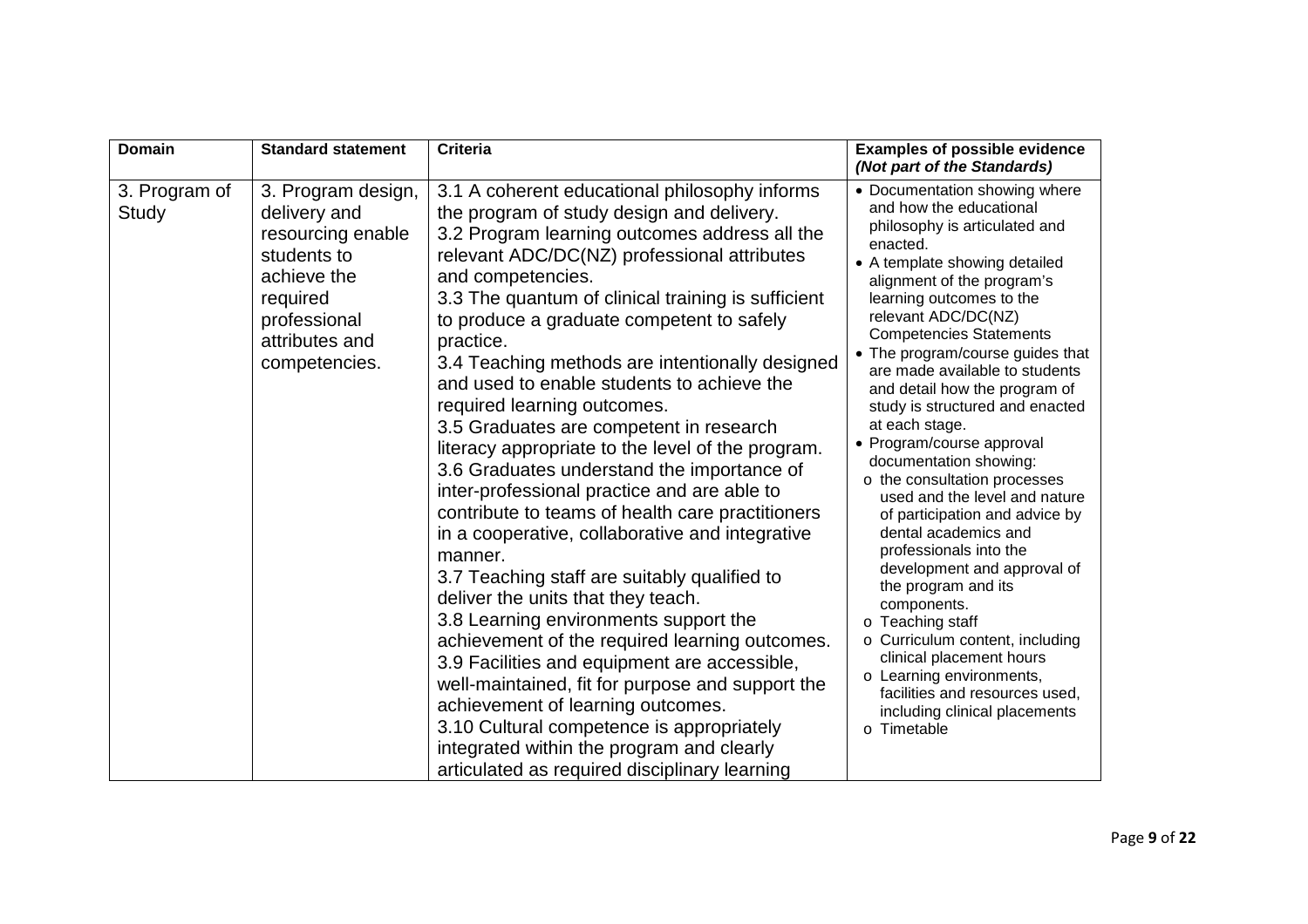| <b>Domain</b>                | <b>Standard statement</b>                                                                                  | <b>Criteria</b>                                                                                                                                                                                                                                                                                                                                                                                                                                                                                                                                                                                                                                    | <b>Examples of possible evidence</b><br>(Not part of the Standards)                                                                                                                                                                                                                                                                                                                                                                                                                                                                                                                                                                                            |
|------------------------------|------------------------------------------------------------------------------------------------------------|----------------------------------------------------------------------------------------------------------------------------------------------------------------------------------------------------------------------------------------------------------------------------------------------------------------------------------------------------------------------------------------------------------------------------------------------------------------------------------------------------------------------------------------------------------------------------------------------------------------------------------------------------|----------------------------------------------------------------------------------------------------------------------------------------------------------------------------------------------------------------------------------------------------------------------------------------------------------------------------------------------------------------------------------------------------------------------------------------------------------------------------------------------------------------------------------------------------------------------------------------------------------------------------------------------------------------|
|                              |                                                                                                            | outcomes: this includes Aboriginal, Torres Strait<br>Islander and Maori cultures.<br>3.11 The dental program has the resources to<br>sustain the quality of education that is required<br>to facilitate the achievement of the necessary<br>competencies and attributes.                                                                                                                                                                                                                                                                                                                                                                           | • List of teaching staff<br>qualifications and registration<br>status<br>• Record of communication with<br>ADC/DBA/DC(NZ) on relevant<br>issues                                                                                                                                                                                                                                                                                                                                                                                                                                                                                                                |
| 4. The student<br>experience | 4. Students are<br>provided with fair,<br>equitable and<br>timely access to<br>information and<br>support. | 4.1 Course information is clear and accessible.<br>4.2 Admission and progression requirements<br>and processes are fair and equitable.<br>4.3 Students have access to effective grievance<br>and appeals processes.<br>4.4 The provider identifies and provides<br>appropriate support to meet the academic<br>learning needs of students.<br>4.5 Students are informed of and have<br>appropriate access to personal support services<br>provided by appropriately qualified personnel.<br>4.6 As appropriate to its scale and scope there<br>is student representation within the deliberative<br>and decision making processes for the program. | • Copies of course information<br>available to prospective and<br>enrolled students<br>• Admission and progression<br>policies and procedures<br>• Sample of admission and<br>progression decisions<br>• Policies and procedures on<br>equity and diversity with<br>examples of implementation and<br>monitoring<br>• Copies of relevant grievance<br>and appeals procedures<br>• A register of grievances or<br>appeals lodged, showing the<br>outcome of the process<br>• Details of the academic and<br>personal support services<br>available to students<br>• Details of student representation<br>within the governance and<br>management of the program |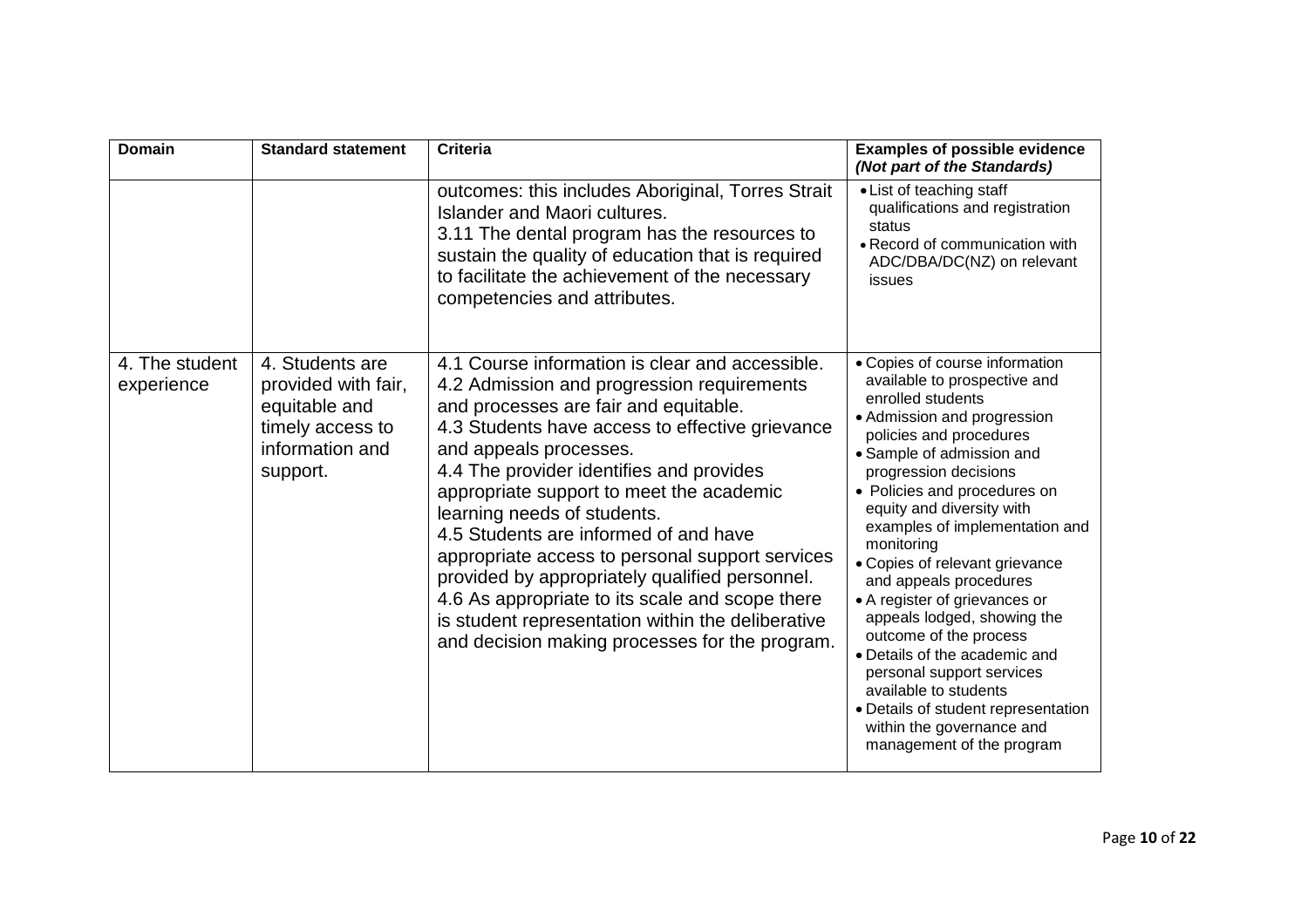| Domain        | <b>Standard statement</b>                       | <b>Criteria</b>                                                                                                                                                                                                                                                                                                                                                                                                                                                                                                                                                                                                                                                                                                                                                                                   | <b>Examples of possible evidence</b><br>(Not part of the Standards)                                                                                                                                                                                                                                                                                                                                                                                                                                                                                                                                                           |
|---------------|-------------------------------------------------|---------------------------------------------------------------------------------------------------------------------------------------------------------------------------------------------------------------------------------------------------------------------------------------------------------------------------------------------------------------------------------------------------------------------------------------------------------------------------------------------------------------------------------------------------------------------------------------------------------------------------------------------------------------------------------------------------------------------------------------------------------------------------------------------------|-------------------------------------------------------------------------------------------------------------------------------------------------------------------------------------------------------------------------------------------------------------------------------------------------------------------------------------------------------------------------------------------------------------------------------------------------------------------------------------------------------------------------------------------------------------------------------------------------------------------------------|
| 5. Assessment | 5. Assessment is<br>fair, valid and<br>reliable | 5.1 Assessment enables a fair, valid and reliable<br>judgment of student performance.<br>5.2 There is a clear relationship between<br>learning outcomes and assessment strategies.<br>5.3 Scope of assessment covers all learning<br>outcomes relevant to attributes and<br>competencies.<br>5.4 Multiple assessment tools, modes and<br>sampling are used including direct observation<br>in the clinical setting.<br>5.5 Program management and co-ordination,<br>including moderation procedures ensure<br>consistent and appropriate assessment.<br>5.6 Suitably qualified staff assess student<br>performance including external discipline<br>experts for final year examinations.<br>5.7 All learning outcomes are mapped to the<br>required competencies and attributes, and<br>assessed. | · Policies and procedures on<br>assessment, including<br>assessment strategy<br>• Assessment matrices or<br>blueprints - to LO and<br><b>Competence Statements</b><br>• Program/course approval<br>documentation showing<br>assessment plan, methods,<br>tools, frequency, timetables<br>· Policies on and examples of<br>assessment moderation<br>• Samples of student<br>assessments and feedback<br>• Samples of use of assessment<br>data to improve program/course<br>outcomes<br>• List of assessment staff<br>qualifications and registration<br>status<br>• Processes for identifying and<br>using external examiners |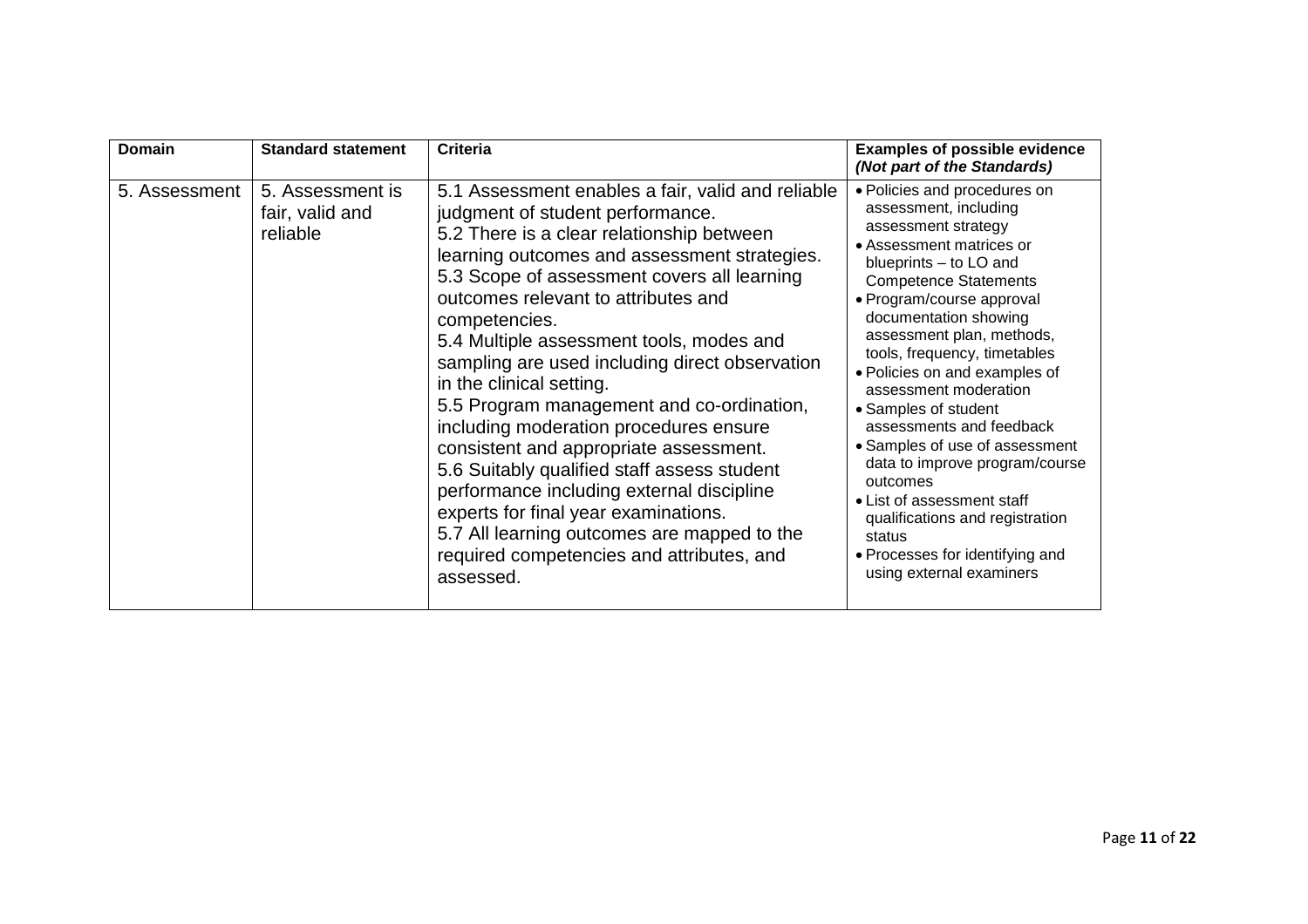## Guide to interpreting the draft accreditation standards

As far as possible the Draft ADC/DC(NZ) Accreditation Standards are written clearly and unambiguously so as to support consistent judgments by providers, site evaluation team members, accrediting bodies and regulators.

As the draft standards are applicable across all dental education programs within various settings, there are some terms that require further clarification.

Suitably qualified: In student clinical supervision, the required professional qualifications and registration status of the clinical supervisor, teacher, or assessor is governed by specific regulatory requirements and professional expectations. For example, a dental student providing dental care to a patient must be supervised by a dental practitioner, registered within the relevant discipline of the clinical tasks undertaken. A dentist in a specialist program must have supervision by a registered health practitioner in the relevant discipline of the clinical tasks undertaken, and qualified at the appropriate level.

Robust academic governance: Where relevant the provider should be registered with the appropriate authority, for example TEQSA, AQA (New Zealand programs) orASQA (Australian programs). The provider should have formalised quality assurance policies and processes in relation to admission requirements, program management, curriculum development, assessment and graduations. Policies should also be in place in relation to teaching and learning quality and student evaluations and feedback.

Relevant ADC/DCNZ competencies: The contemporaneous published DC(NZ) or ADC professional attributes and competencies statements for newly qualified Dentists, Dental Specialists, Dental Hygienists, Dental Therapists, Oral Health Therapists (Australia only), clinical dental technicians (New Zealand only)

Research literacy: Includes knowledge, skills and the capacity required to access, understand, appraise, apply and communicate evidence in an ethical manner.

Learning outcomes: A description of what a student will know and be able to do upon successful completion of a program of study.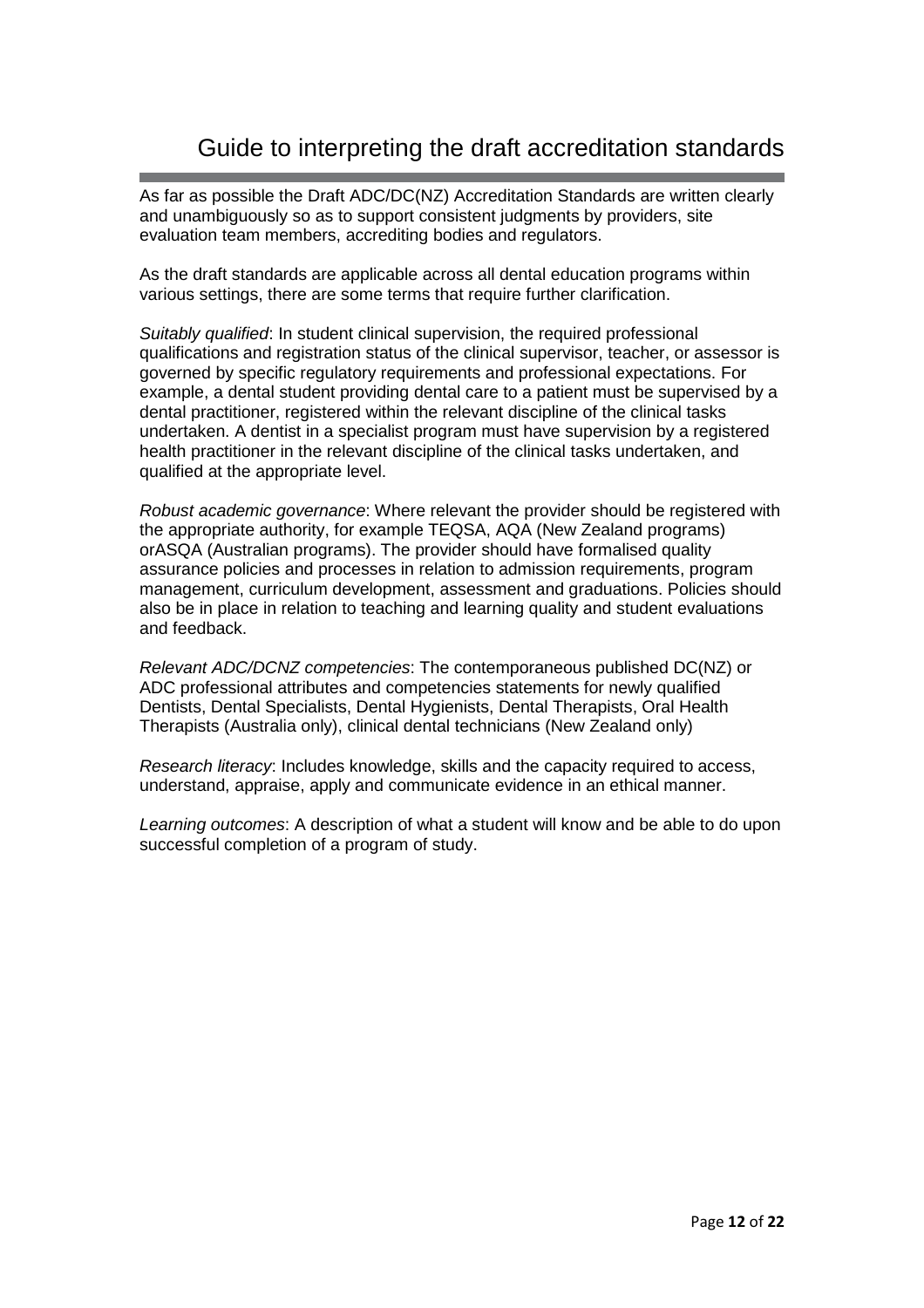Please note that when the Draft ADC/DC(NZ)Accreditation Standards are mentioned below that these refer to the 'Domains', 'Standard Statements' and 'Criteria'. Feedback is not being sought on the 'Examples of possible evidence', as these do not form part of the draft standards.

## **a. Content of the Draft ADC/DC(NZ)Accreditation Standards**

QUESTION 1: Is there anything not included in the Draft ADC/DC(NZ)Accreditation Standards that is a vital threshold standard that should be met by all accredited programs?

QUESTION 2: Is there anything included in the Draft ADC/DC(NZ)Accreditation Standards that is beyond what would reasonably be required as a threshold standard for all accredited programs to meet?

#### **b. Use of the standards**

QUESTION 3: Do you foresee any problems with the implementation and use of the Draft ADC/DC(NZ)Accreditation Standards as currently presented?

## **c. Guidance on the use of evidence**

QUESTION 4: Notwithstanding that 'evidence' is not part of the standards would a list of core/minimum prescribed evidence required against each standard be helpful in assisting program providers prepare an accreditation submission to the ADC/ or DC(NZ)? Or should ADC/DC(NZ) leave the choice of evidence entirely to the discretion of a program provider to demonstrate how they are meeting each standard?

## How to respond

Responses to the above questions (together with any other feedback that you wish to provide) is being coordinated through the ADC. You can submit your responses to consultations@dcnz.org.nz, and it will be forwarded to the ADC.

The closing date for the consultation is 8 November 2014.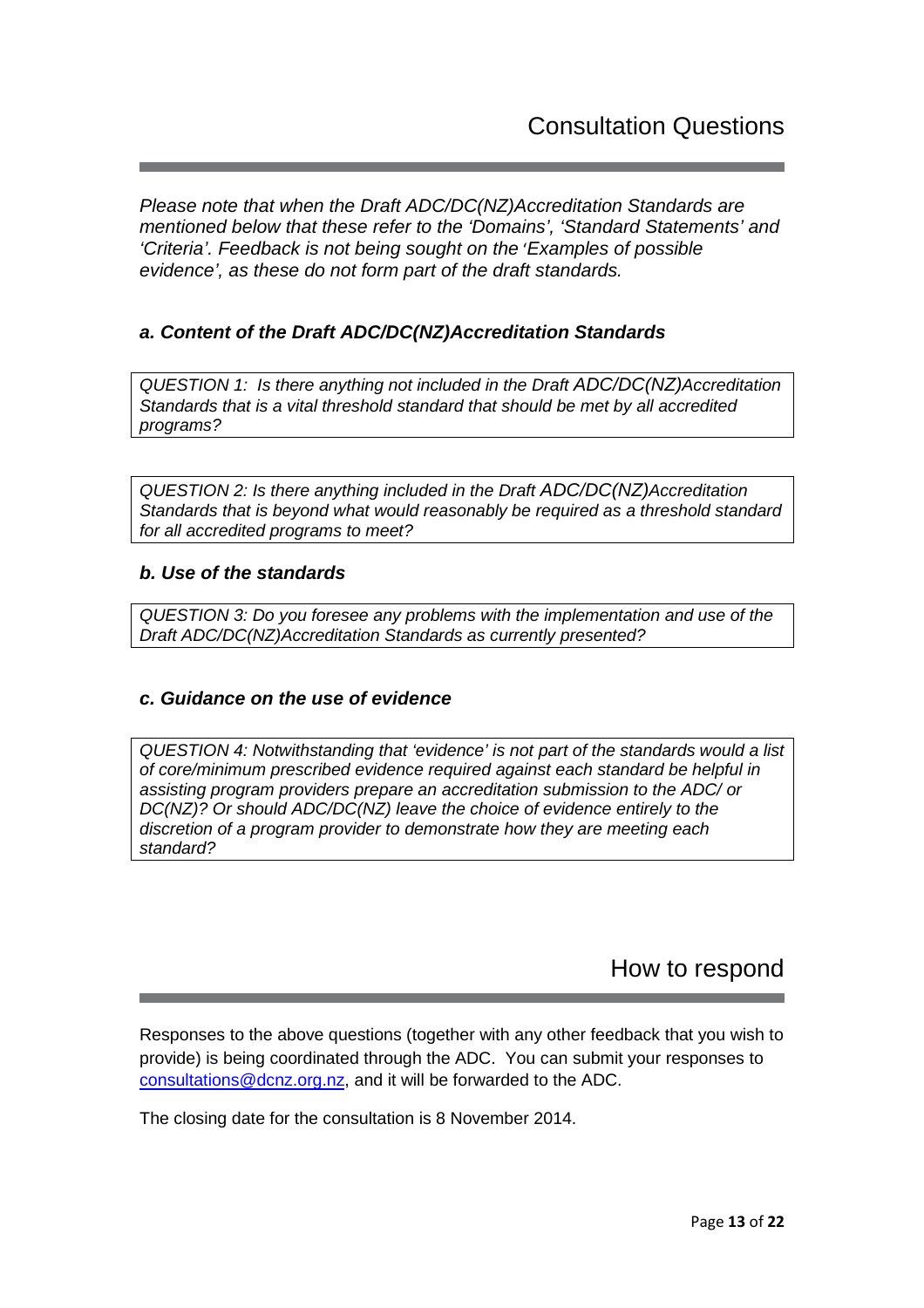The Dental Council (NZ) and the ADC have issued the consultation paper to their respective stakeholders. Please note that both consultation documents relates to the exact same Draft ADC/DC(NZ) accreditation standards.

The project finalisation date for the new ADC/DC(NZ) Accreditation Standards is the end of 2014. DBA and DC(NZ) will then meet to consider, and once agreed, approve the ADC/DC(NZ) Accreditation Standards for publication.

At that time the ADC and DC(NZ) will be in a position to advise on the timeframe for rollout and implementation of the new standards, will prepare guidelines to complement the standards and will provide regular updates to stakeholders directly and via the ADC and DC(NZ) websites. It is anticipated that the new standards will be fully implemented by 1 January 2016.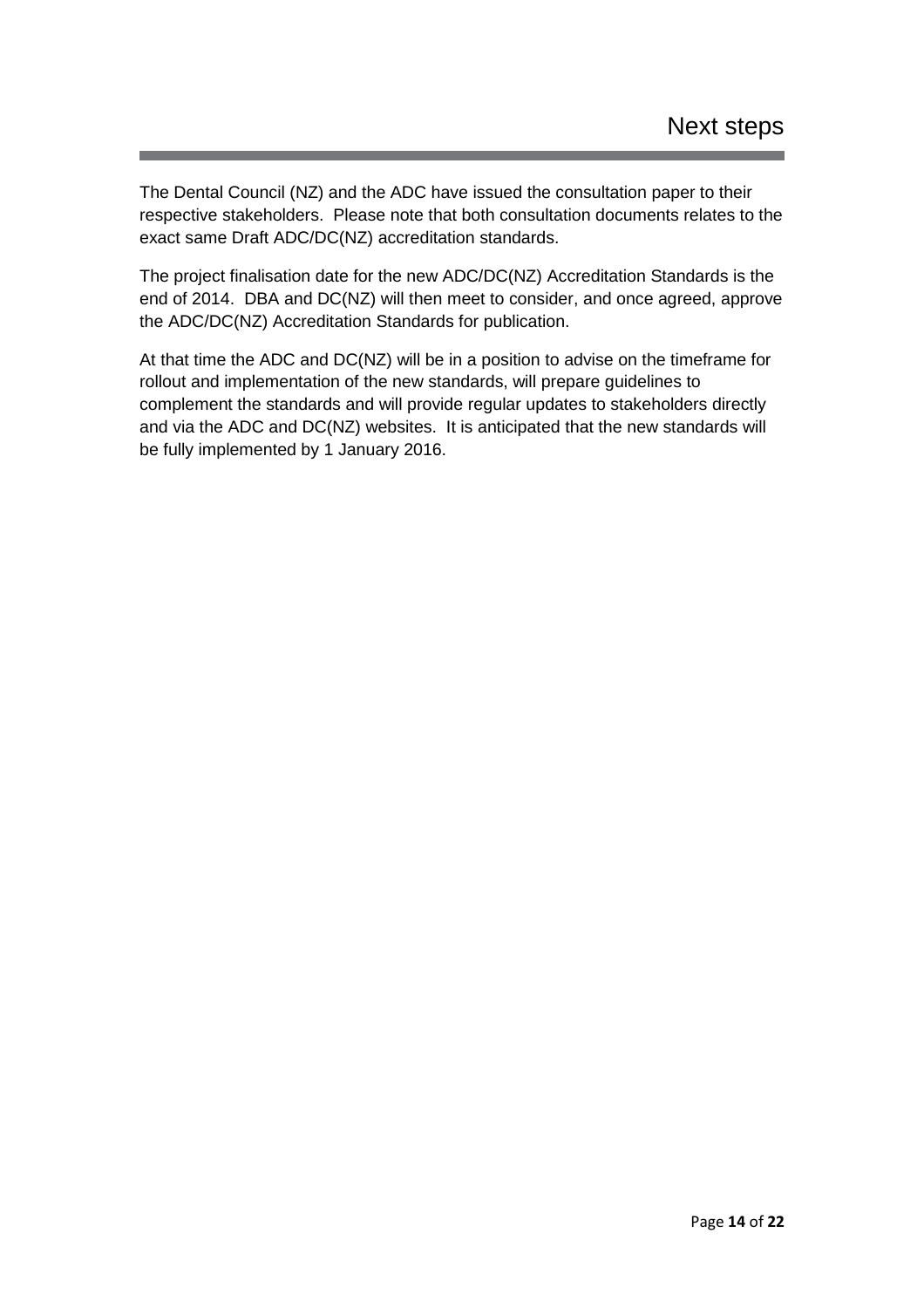## Appendix A - Draft domains mapped at high level to current ADC/DC(NZ) standards headings

D = Dentistry; DS = Dental Specialist. Other standards are very similar to Dentistry

All current ADC/DCNZ Standards are covered to some degree within the proposed 5 domains.

| <b>New standard</b><br>domain                      | <b>Previous Standard domain/heading</b>                                                                                                                                                                                                                                                                                                                                                                                                                                                                                                        |
|----------------------------------------------------|------------------------------------------------------------------------------------------------------------------------------------------------------------------------------------------------------------------------------------------------------------------------------------------------------------------------------------------------------------------------------------------------------------------------------------------------------------------------------------------------------------------------------------------------|
| 1. Public safety                                   | D1 Overview of the program<br>D5 Physical facilities and resources<br>D6 Staff and staff development<br>D9 Clinic administration (the only current standard that mentions<br>'patients')<br>DS 9 Specialist staff<br>D10 Preparation for practice<br>D14 Interface with hospital/government services<br>D15 Interface with the education provider, profession,<br>community<br>D16 and DS18 Research and postgraduate and continuing<br>education<br>Aspects of D8 The curriculum and D13 Relationships with allied<br>and dental health       |
| 2. Academic<br>governance and<br>quality assurance | D2 Responses to conditions, recommendations and suggestions<br>from the previous accreditation process<br>D3 The administrative relationship of the School to the<br><b>Education Provider/University</b><br>D4 School Administration and budget<br>D14 Interface with hospital/government services<br>D15 Interface with the education provider, profession community<br>D17 Evaluation procedures and outcomes,<br>DS 20 Evaluation of outcome<br>D19 SWOT analysis<br>D20 Strategies and timetables for improvement<br>DS 3 Peer evaluation |
| 3. Program of<br>study                             | DS 3 Peer evaluation<br>D5 Physical facilities and resources<br>D6 Staff and staff development<br>D8 The curriculum<br>DS 9 Specialist staff<br>D13 Relationships with other allied dental and health education<br>programs<br>D16 and DS18 Research and postgraduate and continuing<br>education<br>D18 and DS19 Principles for Maori and Aboriginal and Torres<br>Strait Islander peoples                                                                                                                                                    |
| 4. The student<br>experience                       | D7 Admission policies and procedures<br>D12 Student support and representation                                                                                                                                                                                                                                                                                                                                                                                                                                                                 |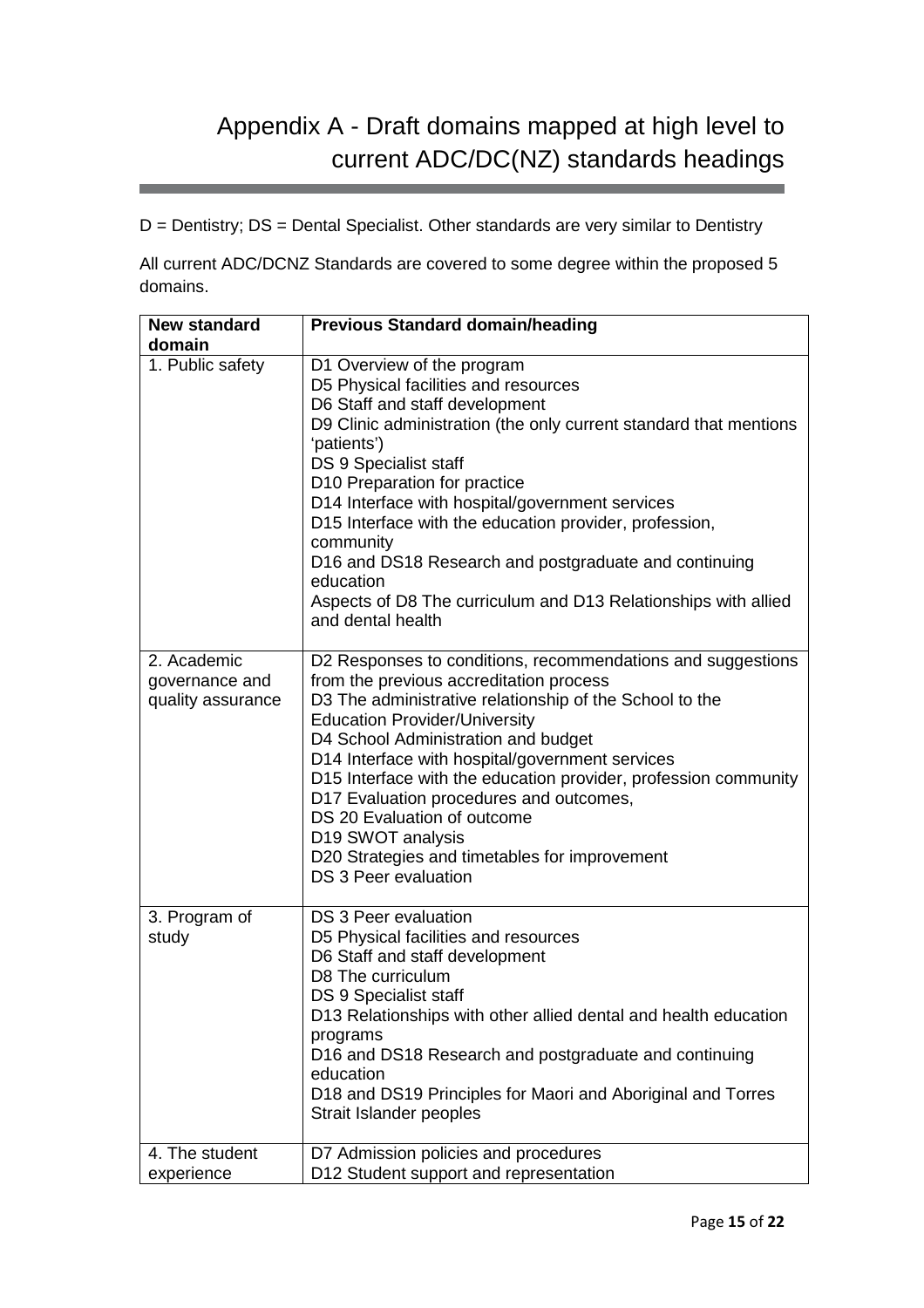| 5. Assessment | D6 Staff and staff development                          |
|---------------|---------------------------------------------------------|
|               | D11 Student assessment and examination                  |
|               | Aspects of D8 The curriculum                            |
|               | Aspects of D13 Relationships to allied and other health |
|               | DS 9 Specialist staff                                   |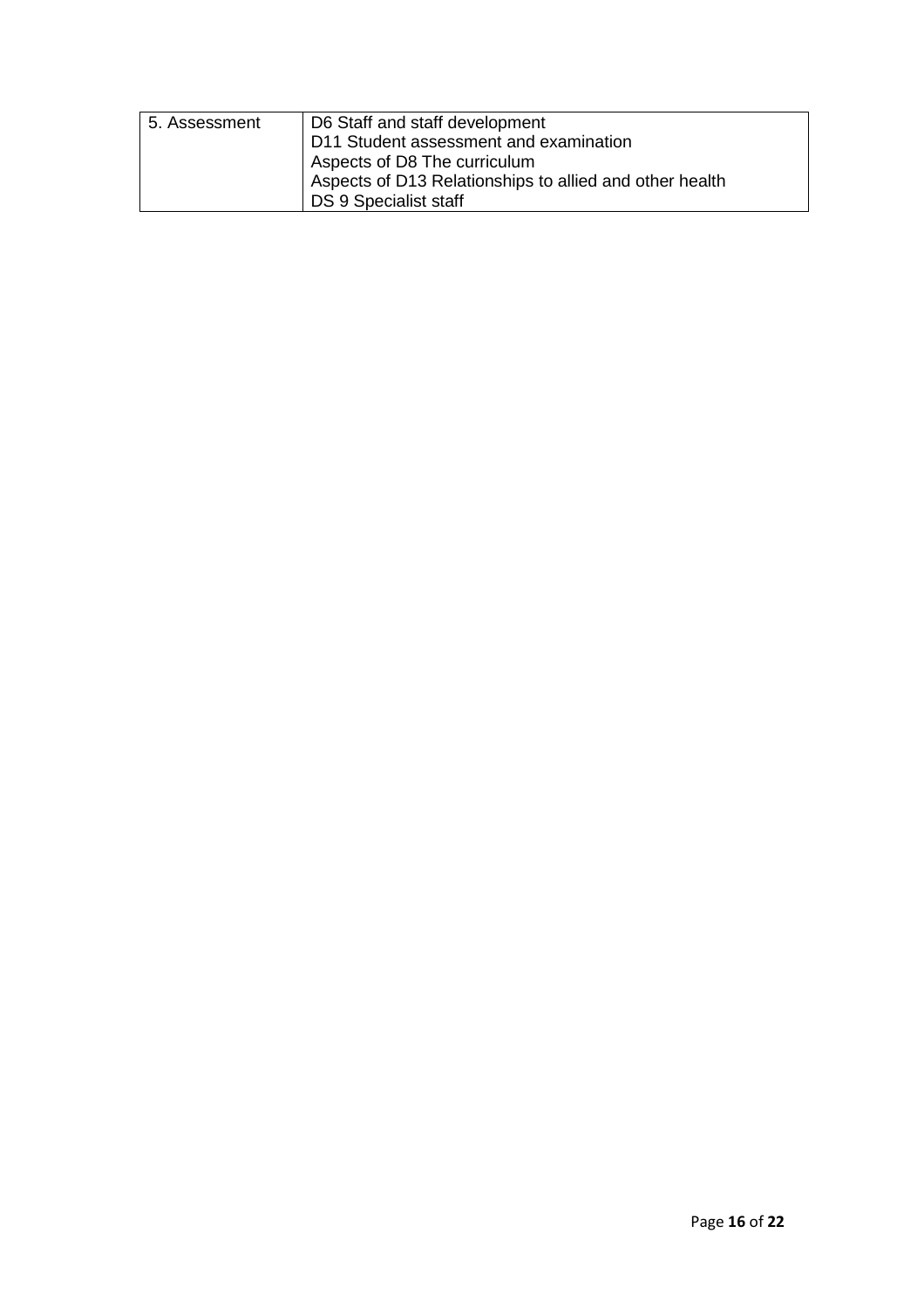## Appendix B - Australian VET Quality Framework (AVQF) proposed revised Standards for RTOs (June 2014) mapped to 5 Domains

| <b>New standard</b><br>domain | Draft RTO Standards June 2104 (implement by<br>2016)                                                                                                                                                                                                 |
|-------------------------------|------------------------------------------------------------------------------------------------------------------------------------------------------------------------------------------------------------------------------------------------------|
| 1. Public safety              | RTO S1 The RTO's training and assessment<br>strategies and practices are responsive to<br>industry and learner needs and meet the<br>requirements of Training Packages and VET<br><b>Accredited Courses</b><br>Industry = $1.4$ to $1.9$ (see below) |
| 2. Academic<br>governance and | RTO S2 The Operations of the RTO are quality<br>assured.                                                                                                                                                                                             |
| quality<br>assurance          | RTO S7 The RTO has effective governance and<br>administration arrangements in place.                                                                                                                                                                 |
|                               | RTO S6 Complaints and appeals are recorded,<br>acknowledged and dealt with fairly, efficiently and<br>effectively.                                                                                                                                   |
|                               | RTO S8 The RTO cooperates with the VET<br>Regulator and is legally compliant at all times.                                                                                                                                                           |
|                               | RTO S3 The RTO issues, maintains and accepts<br>AQF certification documentation in accordance<br>with these Standards and provides access to<br>learner records.                                                                                     |
| 3. Program of<br>study        | RTO S1 The RTO's training and assessment<br>strategies and practices are responsive to<br>industry and learner needs and meet the<br>requirements of Training Packages and VET<br><b>Accredited Courses</b>                                          |
|                               | Industry responsiveness = $S1.4$ to $S1.9$                                                                                                                                                                                                           |
|                               | Staff qualifications (industry and education) =<br>S1.9 to S1.17                                                                                                                                                                                     |
| 4. The student<br>experience  | RTO S4 Accurate and accessible information<br>about an RTO, its training and assessment and<br>related services and performance is available to                                                                                                      |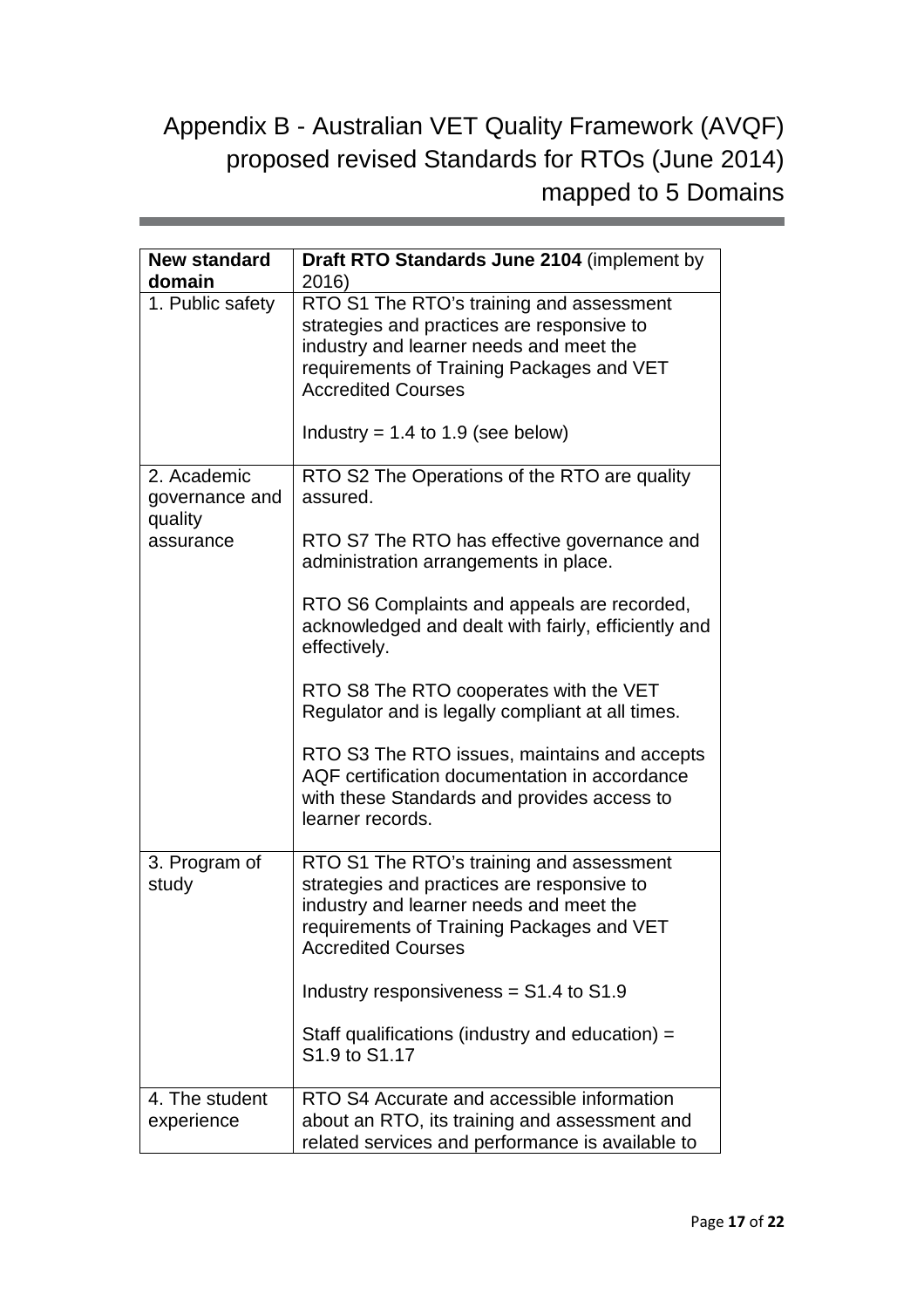| 5. Assessment | Same as 3 above                                                                                                   |
|---------------|-------------------------------------------------------------------------------------------------------------------|
|               | RTO S6 Complaints and appeals are recorded,<br>acknowledged and dealt with fairly, efficiently and<br>effectively |
|               | RTO S5 Each learner is properly informed and<br>protected                                                         |
|               | inform current and prospective learners and<br>clients.                                                           |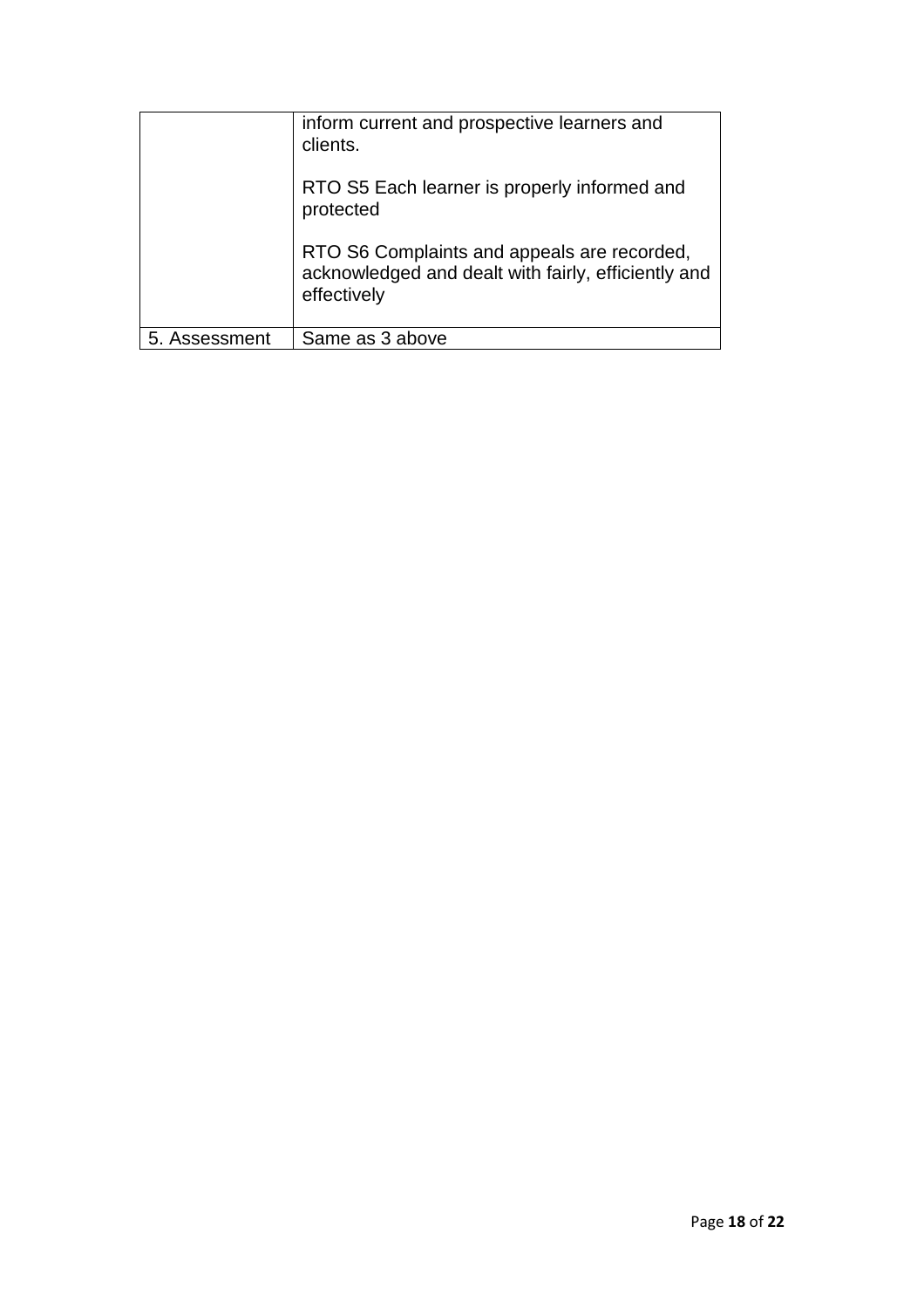## **Australia**

To be eligible to be registered as a dental practitioner in Australia individuals must be a graduate of a program accredited by the ADC and subsequently approved by the DBA as providing a qualification for the purposes of registration.

Depending on the program, graduates of accredited and approved programs are eligible to register in the following general registration divisions: dentists; dental hygienists; dental prosthetists; dental therapists; and oral health therapists. Registered dentists who have graduated from an accredited and approved specialist program are eligible to register in the relevant specialty that is taught by the program.

There are a range of pathways for registration in the above named divisions:

- **Dental Prosthetist**: a two-year VET Advanced Diploma of Dental Prosthetics program (with a pre-requisite of a 2 year Diploma of Dental Technology program) or Master of Dental Technology in Dental Prosthetics.
- **Dental Hygienist**: a two year VET Advanced Diploma of Oral Health (Dental Hygiene) or a three-year bachelor level degree (which, depending on the program, may also lead to a dual registration as a dental therapist).
- **Dental Therapist**: a three year bachelor degree (which, depending on the program, may also lead to a dual registration as a dental hygienist) or a graduate diploma following completion of relevant bachelor degree or equivalent training.
- **Oral Health Therapist**: generally a three year bachelor degree in oral health.
- **Dentist**: a four or five year degree, either as four year postgraduate dentistry degree, or five years study as an undergraduate or combined undergraduate and postgraduate dentistry degree.
- **Specialist dentist**: There are presently 13 specialties recognised by the DBA: dentomaxillofacial radiology; endodontics; oral and maxillofacial surgery; oral medicine; oral pathology; oral surgery; orthodontics; paediatric dentistry; periodontics; prosthodontics; public health dentistry (community dentistry); special needs dentistry; and forensic odontology. Specialist dentists are generally graduates of either a university-taught Doctor of Clinical Dentistry masters degree (extended) in the relevant specialty or a specialist training program provided by the Royal Australasian College of Dental Surgeons or the Royal College of Pathology of Australasia.

## **New Zealand**

The DC(NZ) accredits the following prescribed qualifications for the following scopes of practice:

- **Dental hygiene and dental therapy:** a three year bachelor degree in oral health, with graduates eligible for registration in both dental hygiene and dental therapy scopes of practice.
- **Clinical dental technician:** a one year fulltime Diploma in Dental Technology with an entry requirement of a three-year bachelor degree in dental technology, or equivalent.
- **Dentist:** a five year bachelor degree.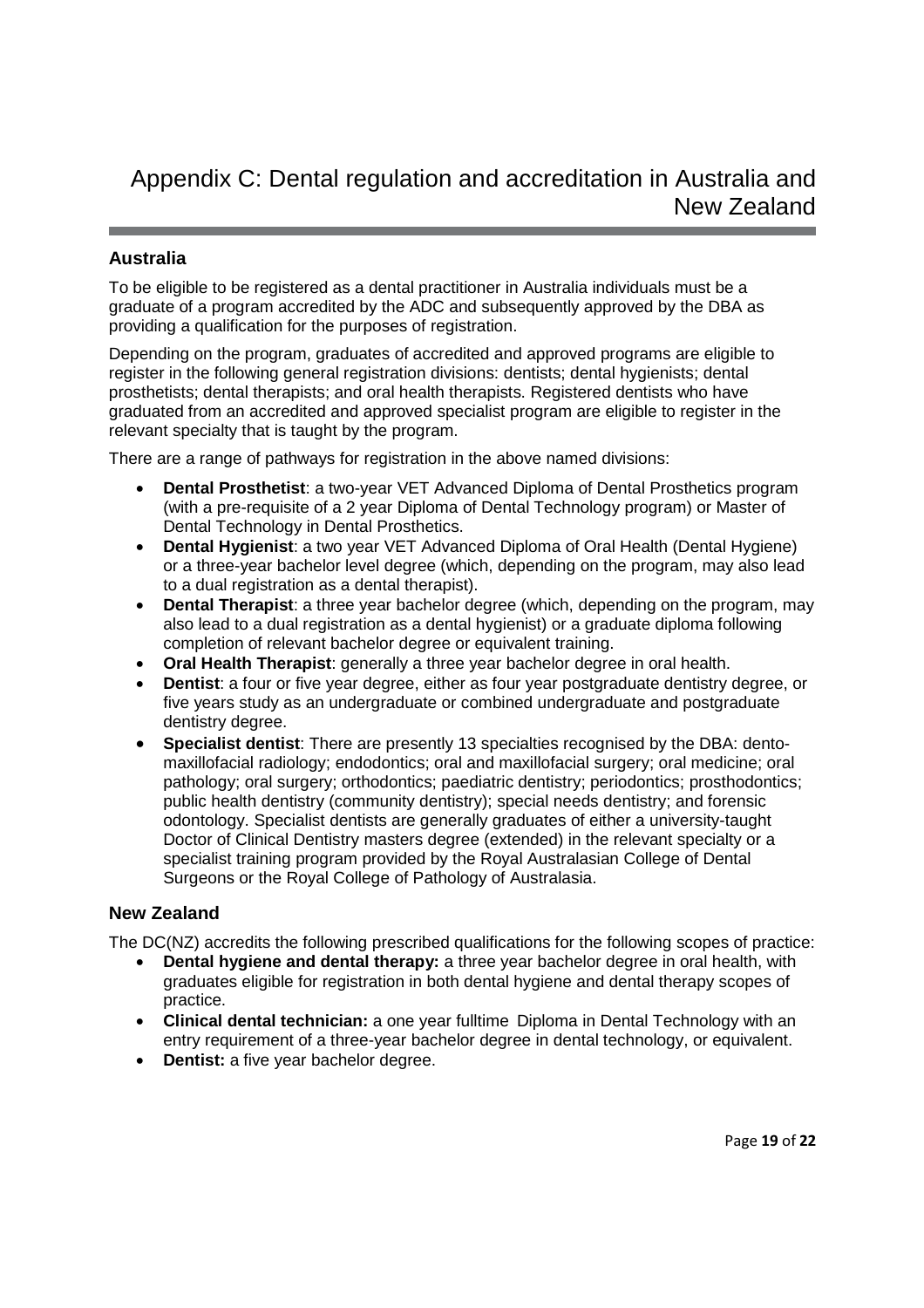#### • **Dental Specialists:**

- o For the following dental specialties: endodontics; oral pathology; orthodontics; paediatric dentistry; periodontics; prosthodontics; special needs dentistry - a three year postgraduate Doctor of Clinical Dentistry.
- $\circ$  For the public health dentistry (community dentistry) a two year Masters degree.
- o For the oral and maxillofacial surgery and oral medicine scopes of practice conjoint programs are prescribed - a postgraduate dental qualification plus a medical degree. The dental components are equivalent to a three year postgraduate Doctor of Clinical Dentistry.
- o One oral and maxillofacial surgery program is delivered by a College, with surgical training a minimum of four years.

The DC(NZ) also accredits dental technology and orthodontic auxiliary programs which do not require registration in Australia.

#### **Common accreditation process**

Accreditation is the status granted by the ADC and the DC(NZ) to dental practitioner programs that meet the stated minimum criteria as set out in the ADC/DC(NZ) accreditation standards. Accreditation of a program signifies that the program provides graduates with the knowledge, professional attributes and competencies necessary to be registered to practise in Australia or New Zealand.

Accreditation of dental practitioner programs protects the public by helping to ensure that programs produce graduates who are competent and who can practise safely. Accreditation also aims to optimise health outcomes and contribute to confidence in the delivery of competent dental services by assuring the quality of, and encouraging improvement in, dental practitioner programs.

While the ADC and the DC(NZ) retain jurisdictional authority for the accreditation of programs in their respective countries, they have adopted a joint Australian and New Zealand accreditation process and policies, including the establishment of a Joint ADC/DC(NZ) Accreditation Committee in 2005 to oversee accreditation functions.

The Accreditation Committee is an expert standing committee of the ADC and DC(NZ) that makes recommendations to the Governing Boards of the ADC and the DC(NZ) on matters that relate to accreditation. The functions of the Accreditation Committee include:

- consideration of accreditation reports from the Site Evaluation Teams (SETs) that evaluate programs
- making recommendations regarding initial accreditation and re-accreditation
- monitoring accreditation conditions imposed on programs
- monitoring of accredited programs via annual and other periodic reports to ensure continued compliance with accreditation standards.

The membership of the Accreditation Committee consists of dental practitioners, dental academics, a person from the public dental sector, a final year dental student, and community representatives.

The ADC and DC(NZ) are supported in their accreditation function by SETs comprising three to five dental academics, dental practitioners and (in Australia) the Director, Accreditation or delegate, and a community member (in New Zealand). SETs assess whether programs and education providers meet, or continue to meet, accreditation standards by conducting site visits to education providers and evaluating education providers' submissions. SETs make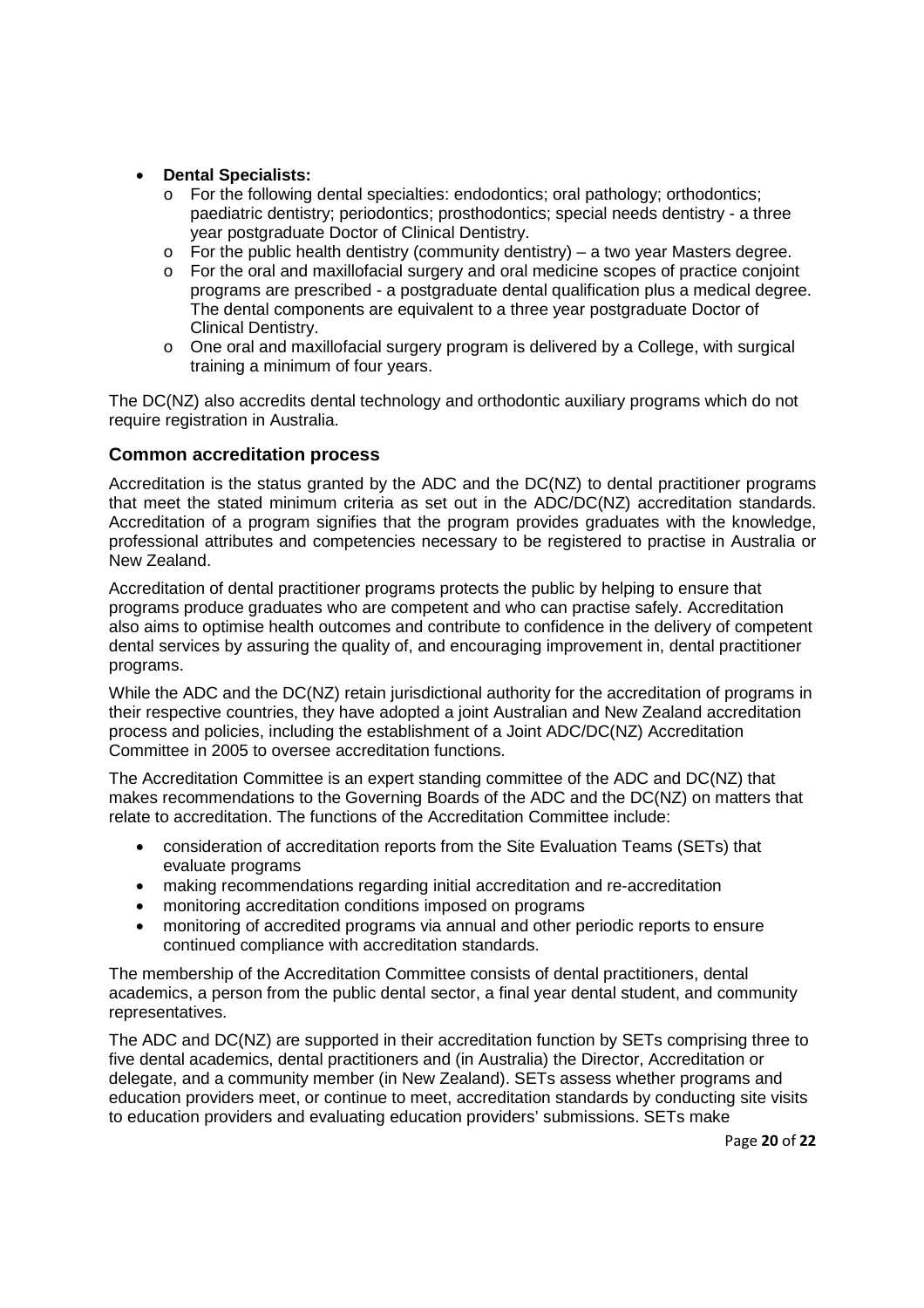recommendations on the accreditation of programs to the Accreditation Committee and may be involved in monitoring of program performance.

#### **Accreditation standards**

The ADC and the DC(NZ) may accredit a dental practitioner program if, after assessing the program, the ADC and the DC(NZ) are reasonably satisfied that the program of study, and the education provider either:

- meet the approved accreditation standards; or
- substantially meet the approved accreditation standards, and the imposition of conditions will ensure the program meets the standards within a reasonable time.

The current suite of accreditation standards are as follows:

- ADC/DC(NZ) Accreditation Standards: Education Programs for Dentists
- ADC/DC(NZ) Accreditation Standards: Education Programs for Dental Hygienists and Dental Therapists
- ADC/DC(NZ) Accreditation Standards: Education Programs for Dental Specialists
- ADC/DC(NZ) Accreditation Standards: Education Programs for Dental Prosthetists/Clinical Dental Technicians (NZ)

For Australia, programs that lead to registration as an oral health therapist are accredited against the standards for dental hygiene and dental therapy programs.

The accreditation of programs is guided by the ADC/DC(NZ) Accreditation Guidelines and Explanatory Notes which outline accreditation processes and outcomes, and provide guidance regarding curricula for dental practitioner programs.

#### **Professional attributes and competencies**

In Australia the current competencies comprise:

- The ADC Professional Attributes and Competencies of the Newly Qualified Dentist
- The ADC Professional Attributes and Competencies of the Newly Qualified Dental **Hygienist**
- The ADC Professional Attributes and Competencies of the Newly Qualified Dental **Therapist**
- The ADC Professional Attributes and Competencies of the Newly Qualified Oral Health Therapist.

The DC(NZ) has the following sets of competencies:

- Competency Standards for Performance Measures for Dentists
- Competency Standards for Performance Measures for Dental Therapists
- Competency Standards for Performance Measures for Dental Hygienists
- Competency Standards for Performance Measures for Clinical Dental Technicians.